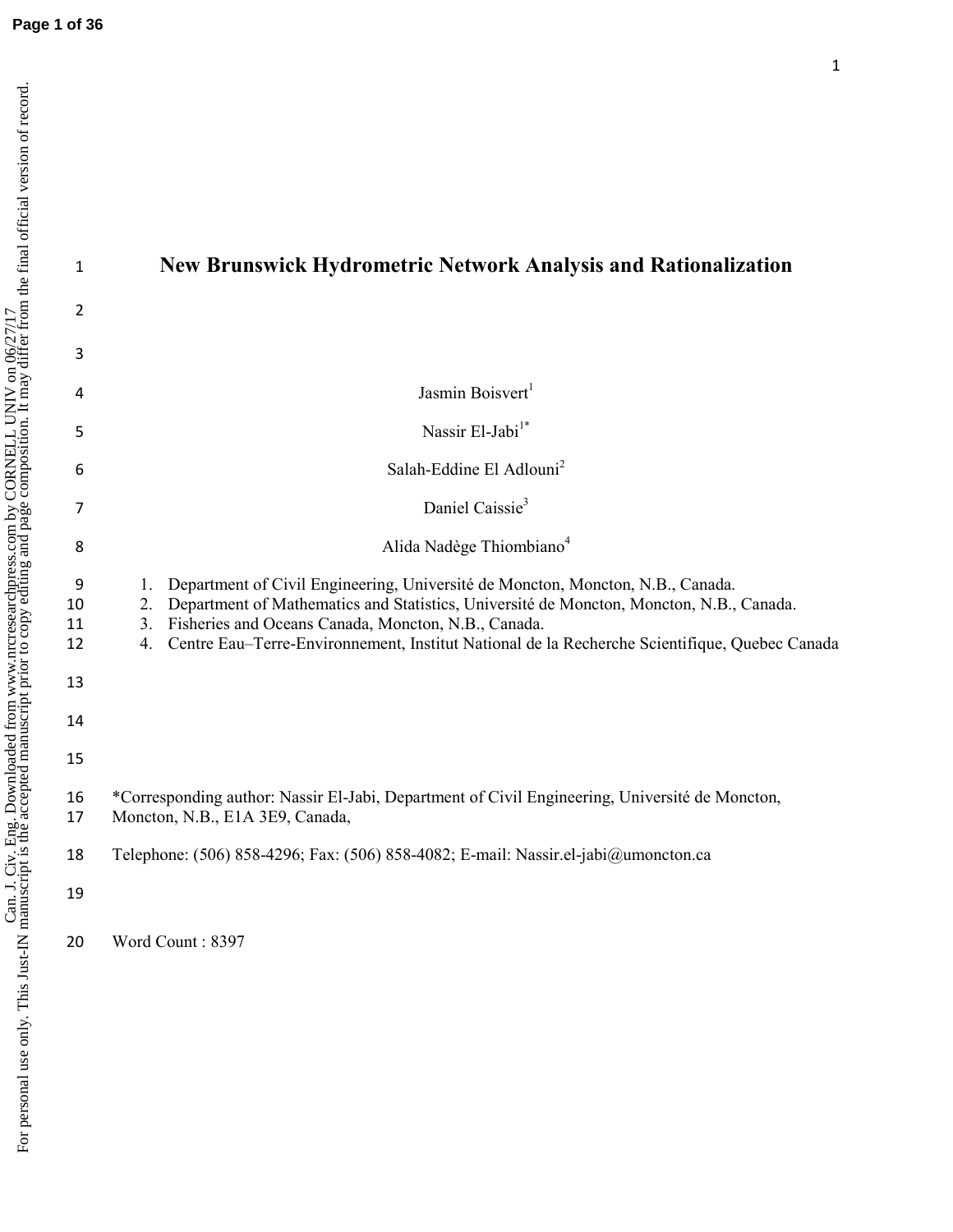## **Abstract**

The availability of hydrometric data, as well as its spatial distribution, is important for water resources management. An overly dense network or an under developed network can cause inaccurate hydrological regional estimates. This study's objective is to propose a methodology for rationalizing a network, specifically the New Brunswick Hydrometric Network. A hierarchical clustering analysis allowed dividing the province into two regions (North and South), based on latitude and high flow timing. These groups were subsequently split separately into three homogeneous subgroups, based on the generalized extreme value (GEV) distribution shape parameter of each station for annual maximum flow series. An entropy method was then applied to compute the amount of information shared between stations, ranking each station's importance. A station with a lot of shared information is redundant (less important), whereas one with little shared information is unique (very important). The entropy method appears to be a useful decisional tool in a network rationalization.

Keywords : hydrometric network; GEV; clustering analysis; entropy ranking; New Brunswick

### **Résumé**

La disponibilité des données hydrométriques ainsi que la distribution spatiale des stations hydrométriques sont d'une grande importance pour la gestion des ressources en eau. La couverture spatiale est souvent très faible, ce qui peut causer des simulations hydrologiques inexactes. L'objectif de cette étude est de proposer une méthodologie pour la rationalisation du réseau hydrométrique du Nouveau-Brunswick. L'approche proposée combine une méthode de classification basée sur le comportement des extrêmes hydrologiques et une mesure de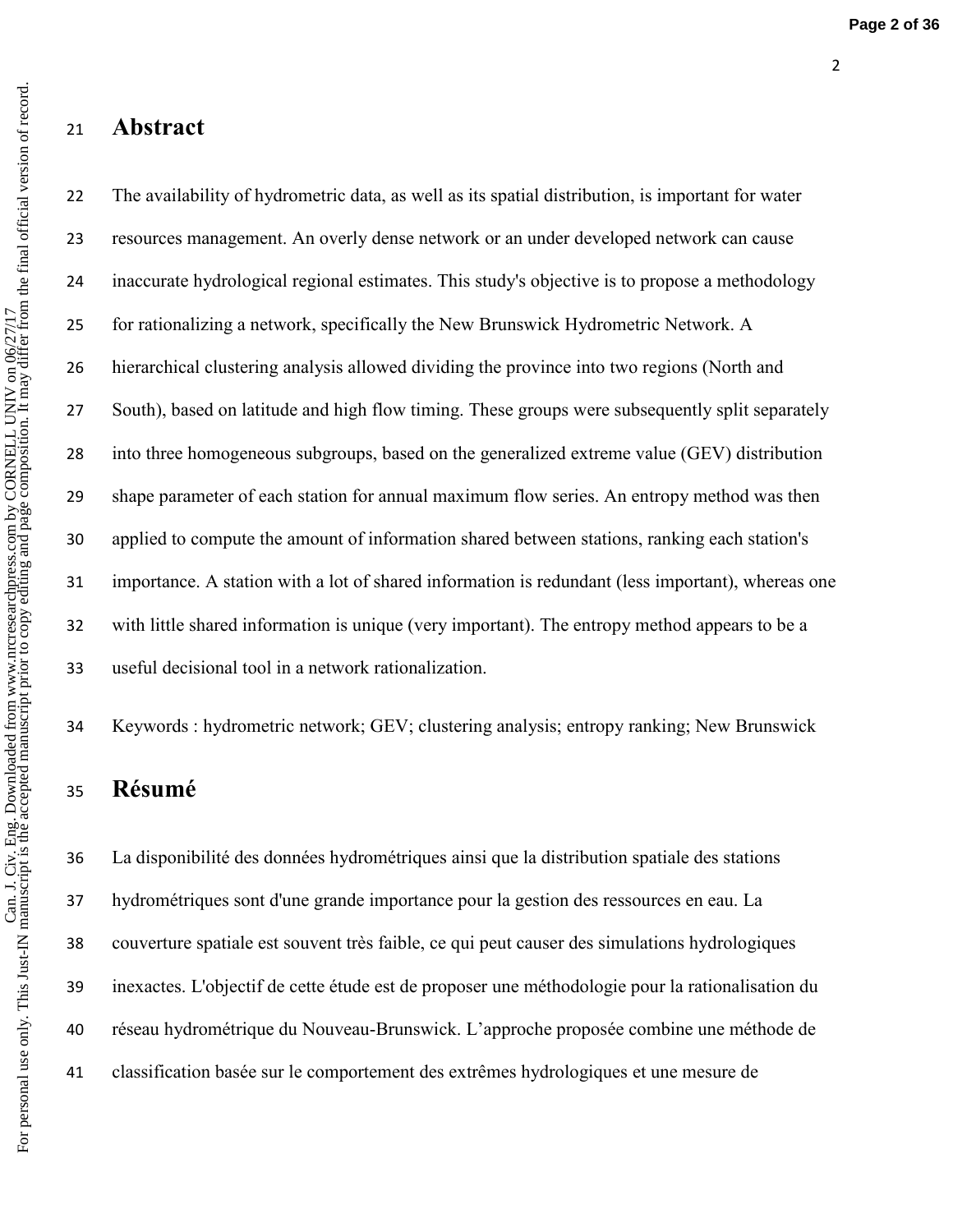**Page 3 of 36**

l'information conjointe produite par l'ensemble des stations disponibles dans le réseau. Une approche de classification hiérarchique a permis de diviser la province en deux secteurs dits homogènes (Nord et Sud) en fonction de la latitude et de l'occurrence des débits maxima annuels. Chacun de ces groupes a été divisé en trois sous-groupes homogènes, selon la valeur du paramètre de forme de la distribution GEV des débits maxima annuels de chaque station. Une méthode basée sur l'entropie a permis le classement des stations en fonction de leur importance dans leur groupe respectif (Nord ou Sud), en calculant la quantité d'information conjointe entre les stations. Ainsi, une station qui comporte beaucoup d'information commune avec d'autres stations est considérée redondante, et donc moins importante. Une station avec très peu d'information partagée est considérée unique, et donc très importante. Le classement des stations par ordre d'importance peut être un outil décisionnel utile. Les stations ont été ordonnées selon leur importance, et la méthode d'entropie se présente comme un outil décisionnel utile dans la rationalisation du réseau.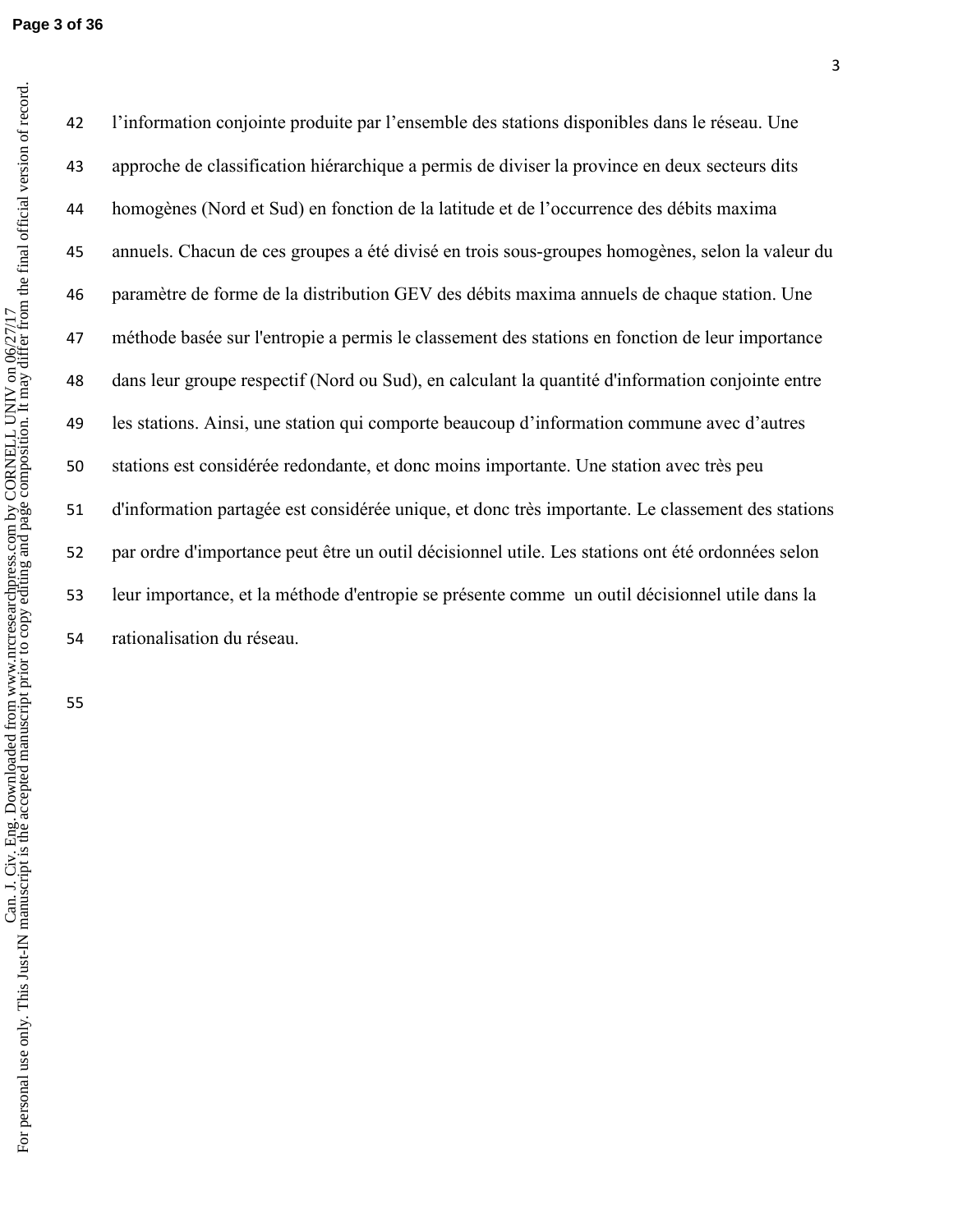#### 

# **1. Introduction**

The importance of hydrometric gauging station networks for surface water monitoring is well established, given the usefulness of collected hydrometric data for decision making related to water resources management around the world (Hannah et al. 2011). However, the density of these networks is still being impacted by the shift of social and economic priorities of governments, like that observed in Canada (Burn 1997; Coulibaly et al. 2013; Mishra and Coulibaly 2009). In fact, Pilon et al. (1996) showed that, through the 1990s, data collection from Canadian National Hydrometric Network (CNHN) declined mainly due to financial pressure that impacted the budget of relevant agencies. More recently, Coulibaly et al. (2013) noticed that only 12% of the Canadian terrestrial area, the majority of which is in the southern portion of the country, is covered by hydrometric networks that meet the minimum standards according to the World Meteorological Organization (WMO) physiographic guidelines. Moreover, 49% of the Canadian terrestrial area is gauged by a sparse network and the remaining 39% is ungauged (Coulibaly et al. 2013). Although the negative implications of this may not be immediately apparent, many water resource decisions, project designs and project management rely on information gained by hydrometric gauging stations. In other words, short-comings in a gauging network can lead to greater hydrological uncertainty, which can lead to inefficient project design and resource management, which in turn can have diverse consequences. For example, uncertainty can lead to over-designing, which adds unnecessary extra project costs. In addition, under-designing is also a possibility, which could lead to project failure and extra costs as well. Poor resource management can also impact the population as well as the environment. Although reducing the amount of gauging stations within a network is not ideal according to WMO guidelines, financial and budget restraints may make it necessary. Therefore it seems an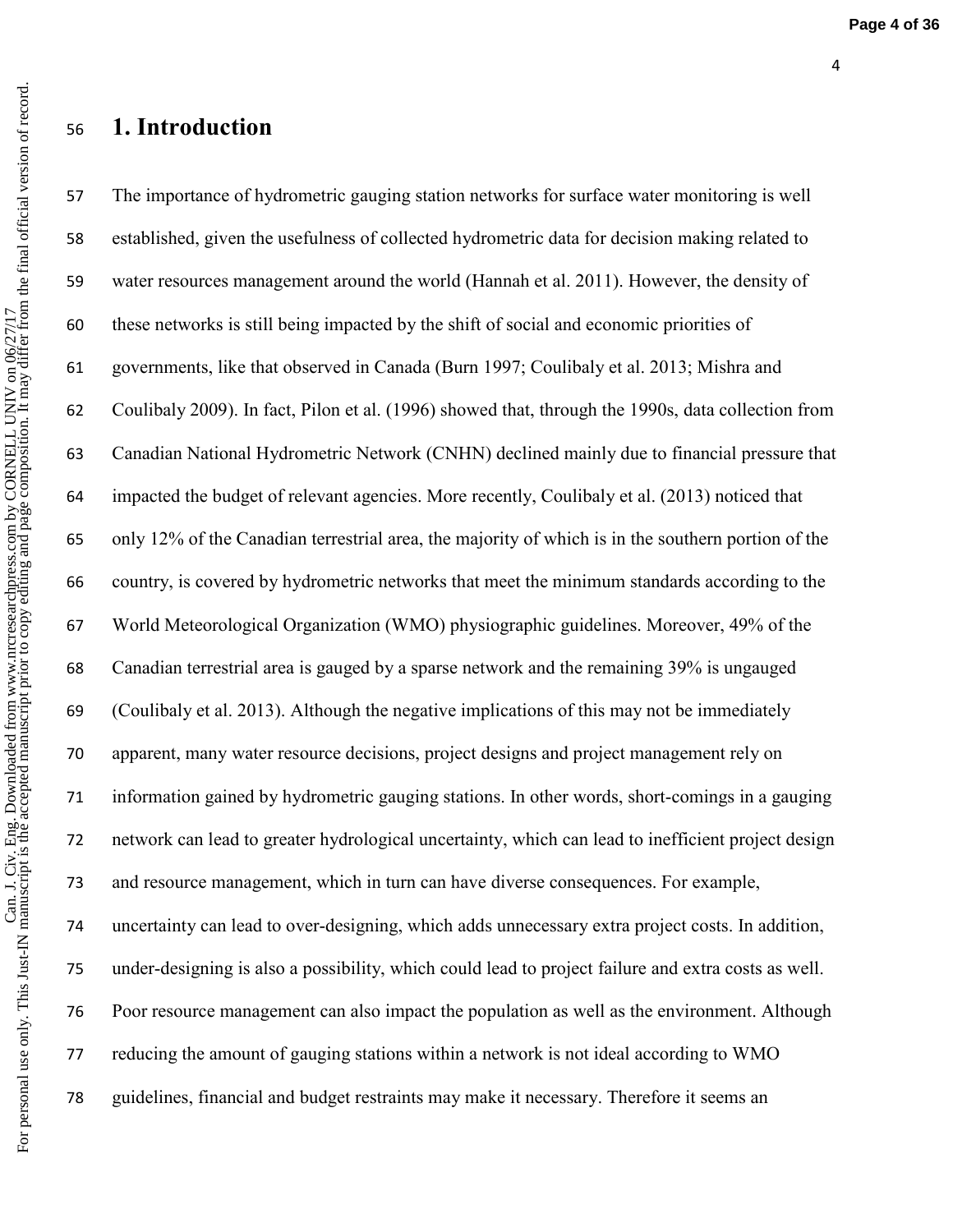**Page 5 of 36**

evaluation of the network must be undertaken in order to properly analyze options for station reduction or displacement to minimize information loss, thus rationalizing the network. The required assessment must define and integrate appropriate criteria for each region for the network to be properly updated. It is in this context that the present study aims to propose a rationalization of the hydrometric gauging network of New Brunswick (NB). This will be accomplished using a hierarchical clustering analysis and the generalized extreme value (GEV) distribution shape parameter analysis as preliminary evaluation tools of hydroclimatic behaviour and homogeny between gauging stations, and subsequently, with the entropy concept to quantify the importance of each station regarding information content. However, in order to have a more complete rationalization process, data managers and users should be consulted for their input, as other criteria (e.g., quality of rating curves, size of the drainage basin, etc.) may also be of importance in a final decision.

Mishra and Coulibaly (2009) provided a review of common methodologies developed to address hydrometric network design or redesign in response to growing management and financial challenges for governments and data users. Using the entropy concept, Mishra and Coulibaly (2010) provided an evaluation of hydrometric network density and the worth of each station, in major watersheds across Ontario, Quebec, Alberta, New Brunswick and Northwest Territories. Their study highlighted the generally deficient status of hydrometric networks, mainly over the northern part of Ontario and Alberta, as well as in the Northwestern regions of Canada. The entropy concept, derived from Shannon information theory (Shannon 1948), assesses the information content of each gauging station of a given network in relation to all other stations of that network. It was adapted to suit hydrological concerns by Hussain (1987; 1989). Its applications showed its usefulness for optimal hydrometric network design in many studies (e.g.,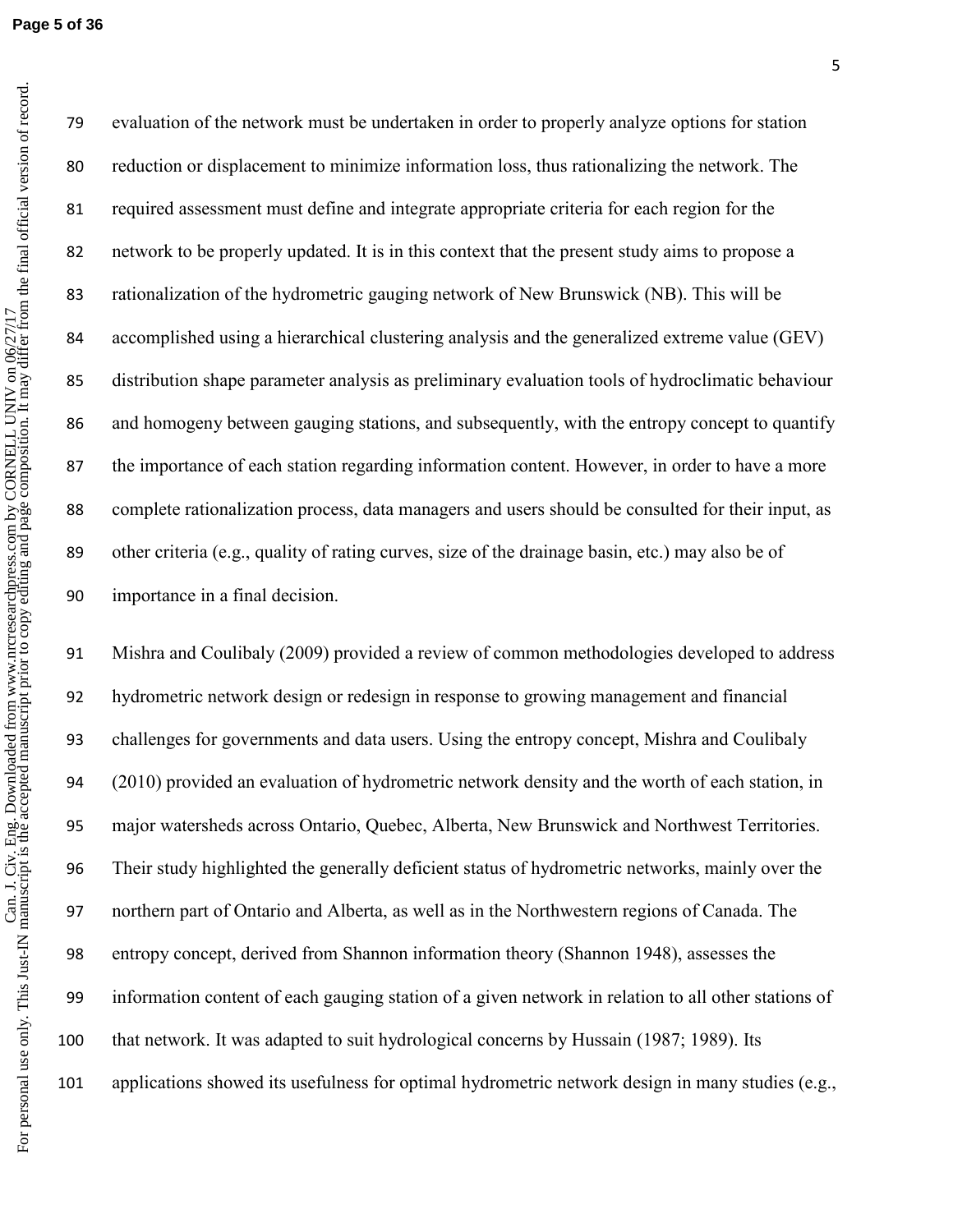Alfonso et al. 2013; Li et al. 2012; Mishra and Coulibaly 2010; Singh 1997; Yeh et al. 2011). Nevertheless, multivariate analysis methods such as clustering analysis also remain useful statistical tools in the hydrometric network rationalization process. These methods are commonly used to identify homogeny in a dataset, and potentially form groups of similar individuals (in this case hydrometric gauging stations), which is an important step for network rationalization and optimization (Daigle et al. 2011; Khalil and Ouarda 2009). For example, Khalil et al. (2011) used clustering analysis to extract different sub-hydrological units in order to better perform their assessment and redesign of the water quality monitoring network. In hydrology, three parameter distributions are recommended, especially the Generalized Extreme Value (GEV) distribution. Indeed, its statistical properties indicate how the flexibility of this three parameter class of distributions can capture skew and fat tails (El Adlouni et al., 2010).

In studies characterizing natural flow regimes, environmental flows and floods in New Brunswick (Aucoin et al. 2011; El-Jabi et al. 2015), it was found that the GEV distribution was an appropriate distribution to model the annual maximum and minimum flows at most of the gauging stations in New Brunswick. For instance, the Anderson-Darling test showed slightly better performances for the GEV than for the 3 parameter lognormal distribution. Unlike the normal distribution that arises from the use of the central limit theorem on sample averages, the extreme value distribution arises from the theorem of Fisher and Tippet (1928) on extreme values or maxima in sample data. The class of GEV distributions is very flexible and its shape parameter controls the size of the tails corresponding to three special cases (Gumbel, Fréchet and Weibull). Therefore, the GEV shape parameter (kappa) is a good indicator of the distribution of the extreme high and low flow events, and thus could be useful in differentiating between different hydrological regimes. Consequentially, it seems that the shape parameter fitted to the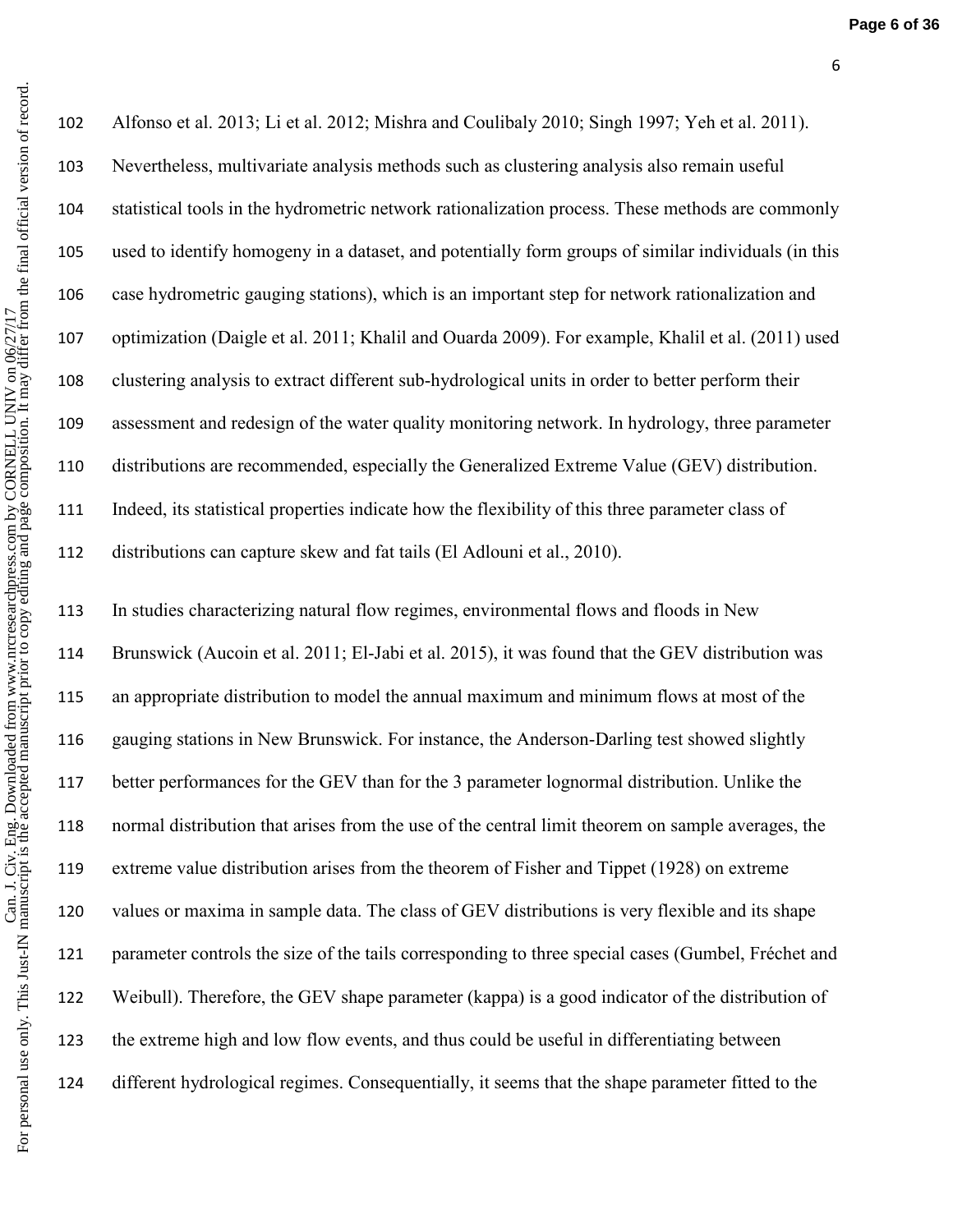**Page 7 of 36**

annual maximum flow series (GEVkapMax) and the shape parameter fitted to the annual minimum flow series (GEVkapMin) are good for characterising flows in the province. Since the annual maximum flows were particularly well modeled by the GEV distribution, and the maximum flows are generally of more interest, the GEVkapMax was deemed as an appropriate metric to analyze and potentially be used for identifying homogenous groups of datasets.

Network optimization cannot be accomplished by solely using these purely statistical approaches, as other factors must be taken into account. For example, a gauging station linked to a hydroelectric facility may not be statistically important in a network, but would most likely be important from a resources management perspective. Data user needs and perception must be integrated in any analysis of a network. It has been recommended and integrated in previous studies (e.g., Burn 1997; Coulibaly et al. 2013; Davar and Brimley 1990). Environment Canada and New Brunswick Department of Municipal Affairs and Environment (1988) investigated accuracy requirements identified by users in order to define a minimum and target networks. They considered mean, low and high flows in this approach, which consisted of developing regional equations for each of the three categories. They initially identified 16 homogenous regions in the province, considering that there should be a small, medium, and large gauged basin in each homogenous area. This implied that 48 stations, plus an additional 6 for larger regions (total of 54 stations), was identified as a minimum network. They also identified a target network, this time considering that 10 stations were necessary per region in order to properly define regional regression equations. However, they also refined the initial 16 homogenous regions into 7 regions. This implied that 70 stations (plus an additional 7 for variations in size) were suggested as the target (total of 77 stations). They concluded that it was important to coordinate hydrographic gauging with meteorological gauging, that more gauging was necessary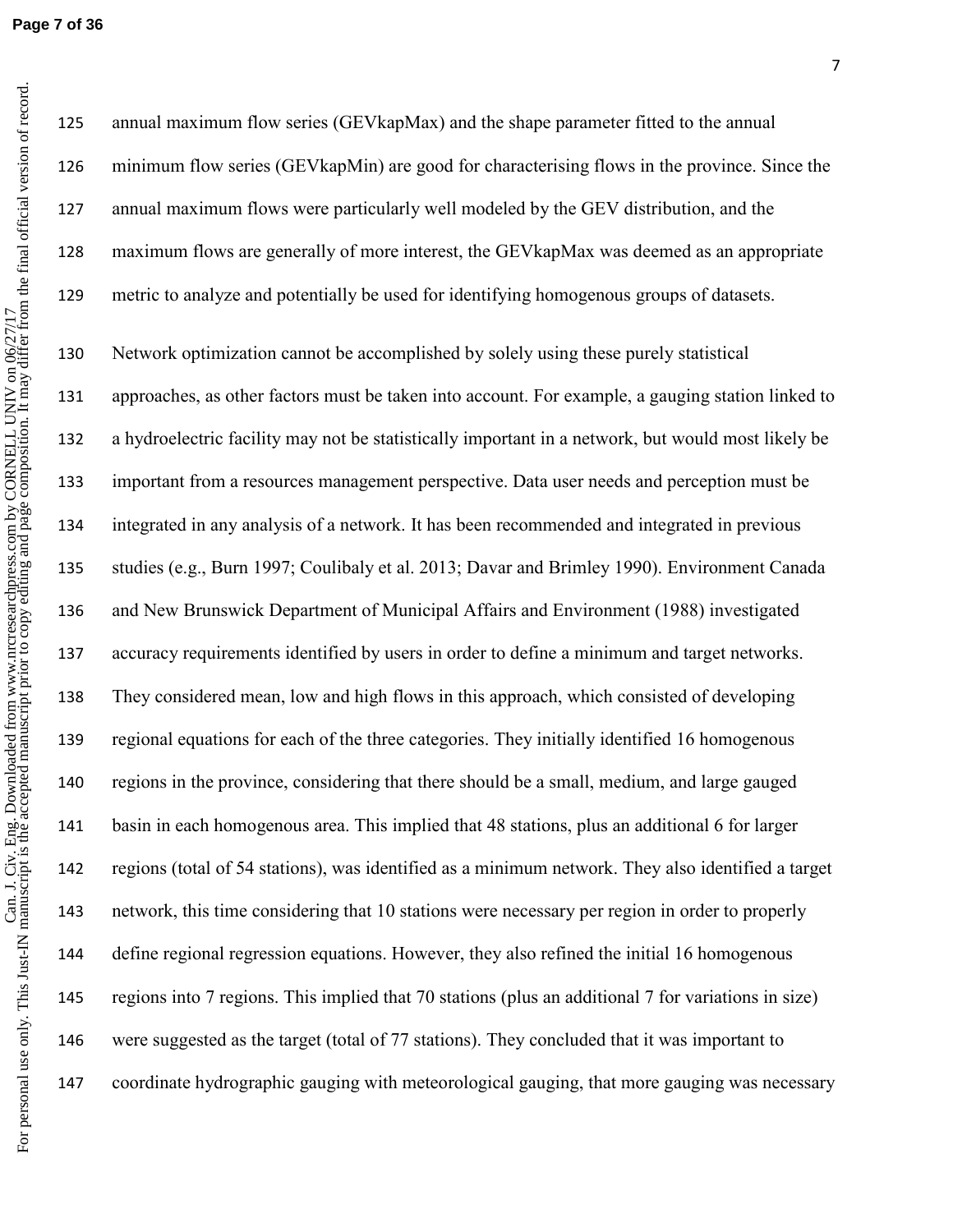for smaller catchments, and that the central part of the province lacked gauging stations. They also evaluated the hydrometric network using an audit approach, through which a ranked prioritization of stations was provided based on the hydrometric, socio-economic and environmental worth of each station according to data user perceptions. They also considered site characteristics, economic activity, federal and provincial commitments, special needs, as well as a station's regional and operational users in their audit approach. Davar and Brimley (1990) used a similar approach to identifying a minimum and target network as Environment Canada and New Brunswick Department of Municipal Affairs and Environment (1988), but their audit was slightly different. The existing stations and proposed new stations were evaluated using an audit approach, based on site characteristics, client needs (regional hydrology and operational), and regional water resource importance. They created different scenarios that had different impacts and values (based on audit points) in function of different costs (adding, removing, or maintaining the amount of gauging stations in the network). Overall, their recommendations included: reallocating resources to meet the minimum network; create a committee for ongoing planning and analysis, as well as communication with the user community; emphasize the importance of regional hydrology; coordinate with other related data gathering, such as water quality and atmospheric data. The size of the New Brunswick Hydrometric Network has been subject to change over the years. The network's major expansion occurred in the 1960's, with a peak size of 75 stations achieved in 1978-1979. The network maintained a size of between 69 and 72 stations from 1980-1993. In 1994, the number of stations was reduced to 56, a reduction of 22% in the number of stations. By the year 2000, only 46 stations were left active in New Brunswick a further reduction of 14% (i.e., a reduction of 36% compared to the 1980-1993 period). This was contradictory to the studies done by Environment Canada and New Brunswick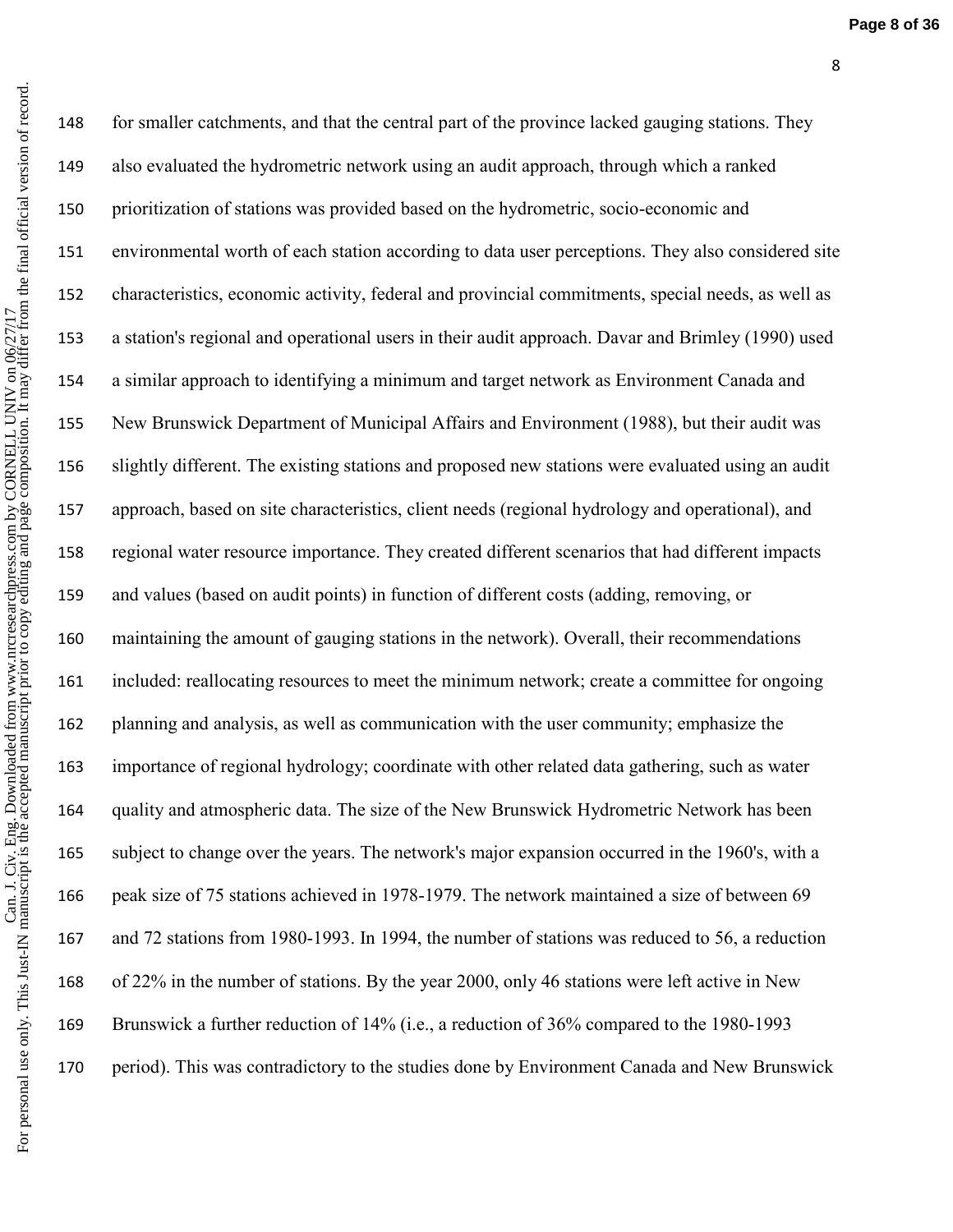Department of Municipal Affairs and Environment (1988) and Davar and Brimley (1990), which advocated an increase in network size. However, financial pressure required the reduction in gauging station numbers.

Due to the fact that network expansion and reduction was mostly done considering site specific needs, as opposed to the network as a whole, rationalization of the network is still relevant in New Brunswick. This study aims to provide a methodology for such a rationalization, and in the case of further budget reductions, a supporting tool for management and decision making.

# **2. Methodology**

It should be noted that for all the methods used in this study, the specific discharge (discharge 180 per unit area;  $m^3/s$  per km<sup>2</sup>) was used. This was done to remove drainage area as an overwhelmingly dominant variable when it comes to explaining flow rates. In other words, the drainage area was removed as a variable in order to better compare larger basins with smaller basins in terms of flow.

#### **2.1 Hierarchical clustering analysis**

The first approach used in this study was the hierarchical clustering analysis. The objective of this analysis was to divide the province into similar hydrological groups. This was done using a clustering analysis. Thereafter, the GEV analysis further refined these hydrological groupings, and the entropy analysis was carried out in this framework for finer assessment. Rationalization and optimization assessment of the network has been shown to be better conducted with the division of a network into climatic regions (Burn and Goulter 1991; Khalil et al. 2011).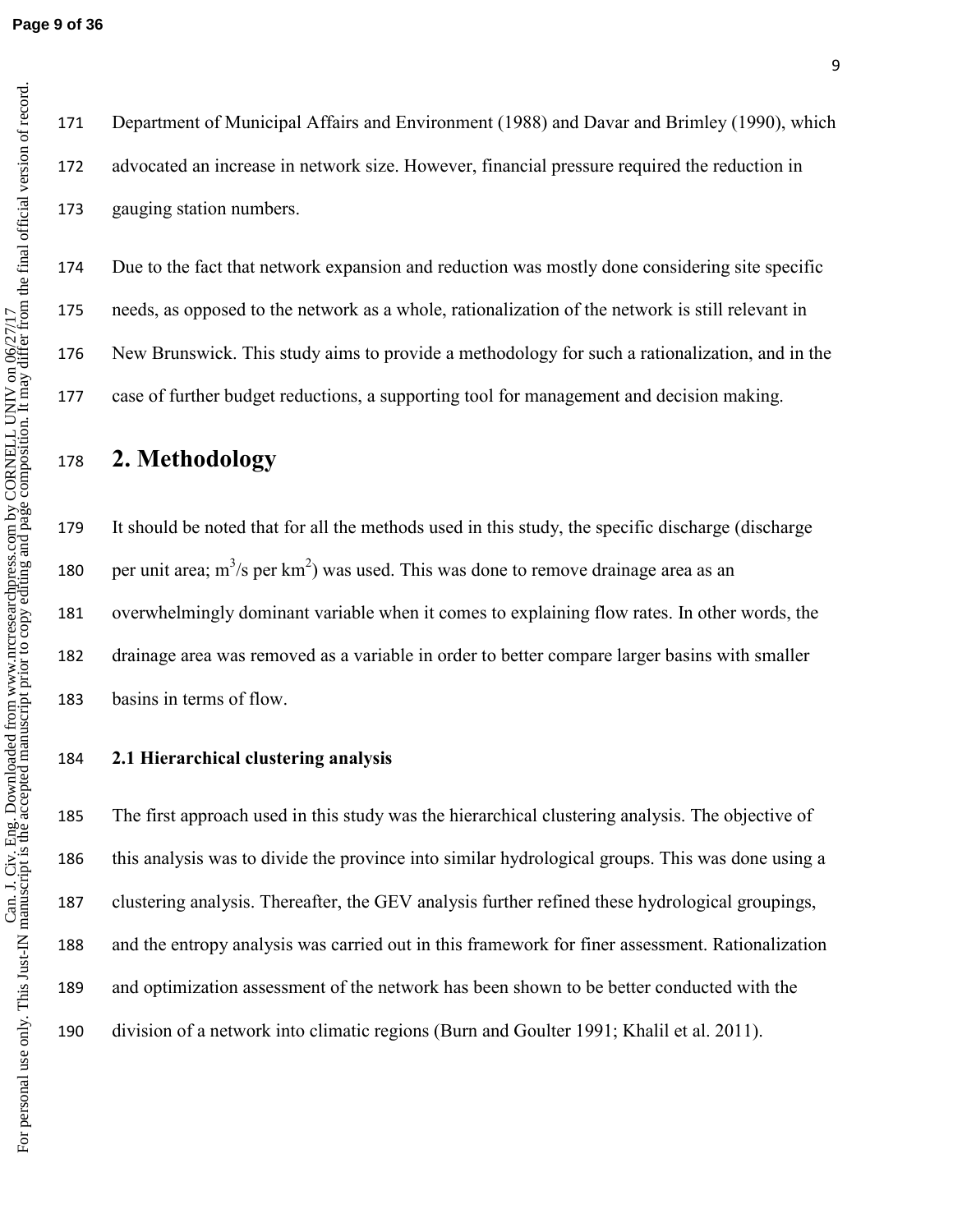For personal use only. This Just-IN manuscript is the accepted manuscript prior to copy editing and page composition. It may differ from the final official version of record.<br>For personal use only. This Just-IN manuscript For personal use only. This Just-IN manuscript is the accepted manuscript prior to copy editing and page composition. It may differ from the final official version of record.

The attributes from which similarities will be defined need to be specified for clustering analysis (Burn and Goulter 1991). Once this is done, clusters are formed by grouping similar observations together in such a way that variance is minimized within a cluster and maximized between clusters (Khalil and Ouarda 2009). The division of the complete network into clusters was done using hierarchical agglomerative clustering (based on Euclidean distance), accomplished using R software toolbox (R Core Team 2015). In this type of clustering, each individual station is initially considered as being its own cluster. Afterwards, an iterative process is used in which only the two most similar clusters (least Euclidean distance between two clusters of all possible combinations) are joined together to form one new cluster per iteration. This is repeated until a single cluster remains, containing all the individuals. In this study, two attributes were used for the clustering analysis: latitude of each station, and high flow timing. The latter was computed as the 30-day period with the highest mean flow (moving average). The two attributes (latitude and timing) were chosen with the purpose of dividing the province based on climate. The high flow timing is typically dependent on temperature, due to snowmelt. The northern part of the province is typically cooler than the southern part. As such, using latitude and high flow timing, it is expected that the province will be divided into clusters based on both geographical location and hydro-climatological processes.

### **2.2 GEV shape parameter analysis**

Following the clustering analysis, each group will be characterized by the GEV shape parameter, fitted to the maximum annual data, of each station. The objective of this analysis is to further subdivide the climatic regions into smaller homogenous groups of similar data. The GEV probability density function is given by Equation 1.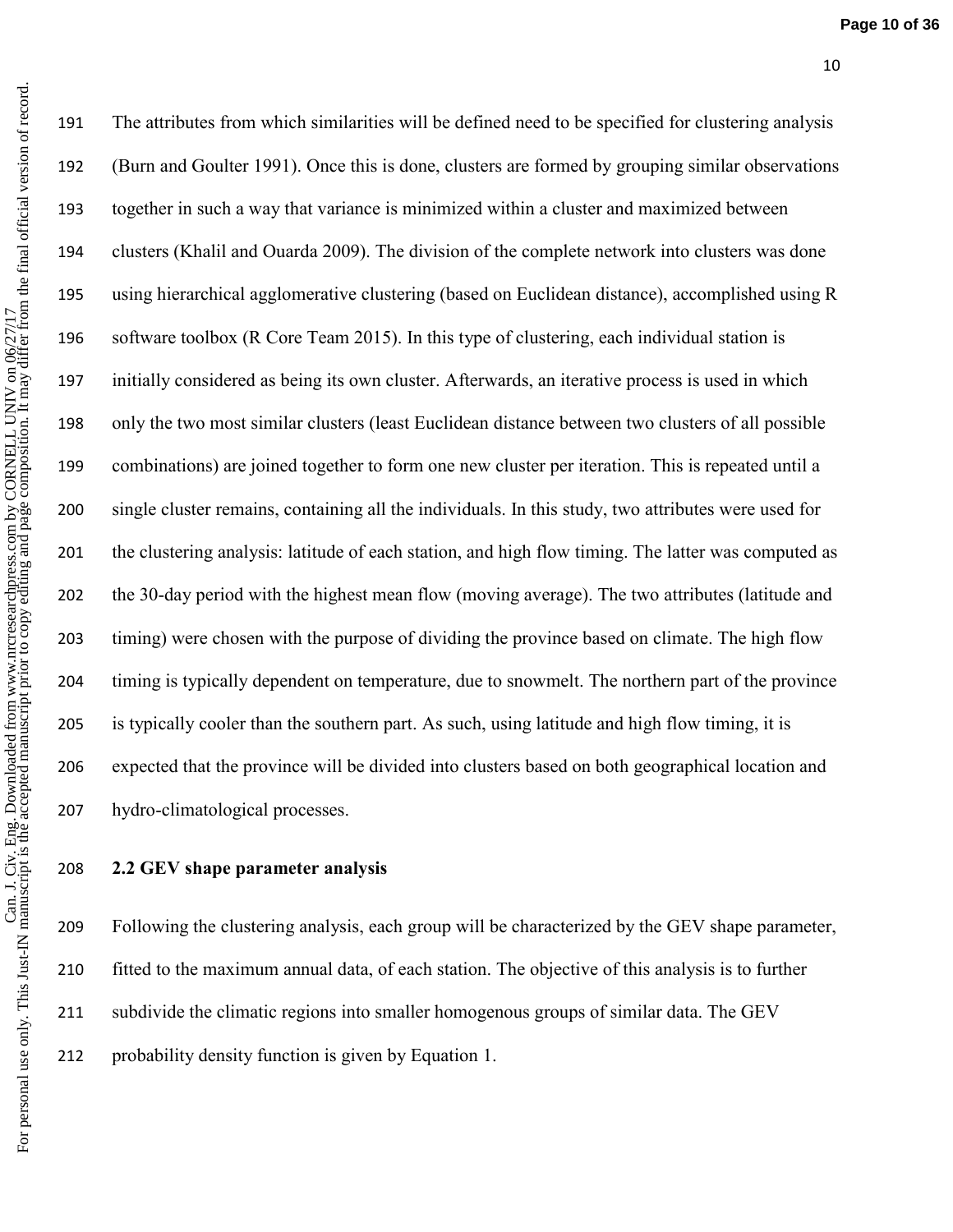213 where x is an observation of the random variable in this case the specific discharge,  $\kappa$  is the 214 shape parameter,  $\alpha$  is the scale parameter, and  $u$  is a location parameter. In addition, the 215 following restriction applies:  $x < u + \alpha/\kappa$  if  $\kappa > 0$ ;  $x > u + \alpha/\kappa$  if  $\kappa < 0$ . The shape parameter, as suggested by its name, represents the shape of the right tail or the left tail of the distribution. This means that depending on the parameter, the distribution can be symmetrical (  $\kappa = 0$ ), skewed with a heavy left tail ( $\kappa > 0$ ), or skewed with a heavy right tail ( $\kappa < 0$ ). The GEV shape parameter (kappa) has three statistically significant categories. These will be used to further subdivide the groups classified by the clustering analysis into smaller subgroups. The first category, where kappa is between ]-0.33; +0.33[, has a finite mean, variance and coefficient of skewness. The second category, where kappa belongs to the interval ]-0.5; -0.33] or [+0.33;  $+0.5$ [, has an infinite coefficient of skewness. The third category, where kappa is between  $]-\infty;$ 224 0.5] or  $[0.5; \infty)$ , is for datasets with an infinite variance as well as an infinite skewness coefficient. It should be noted that a negative GEV shape parameter (kappa) value produces a positive skewness (heavy right side of the distribution), which is most common for hydrological 227 maxima.

### 228 **2.3 Entropy analysis**

Once the hydrological similarity assessment based on the existing hydrometric network is carried out using the clustering and GEV shape parameter analyses, the entropy method is used to evaluate the worth of each station in the network. The objective of the entropy concept analysis is to quantify the information contained in the random variable (specific discharge) measured at the different gauging stations. This is important since it provides an objective criterion to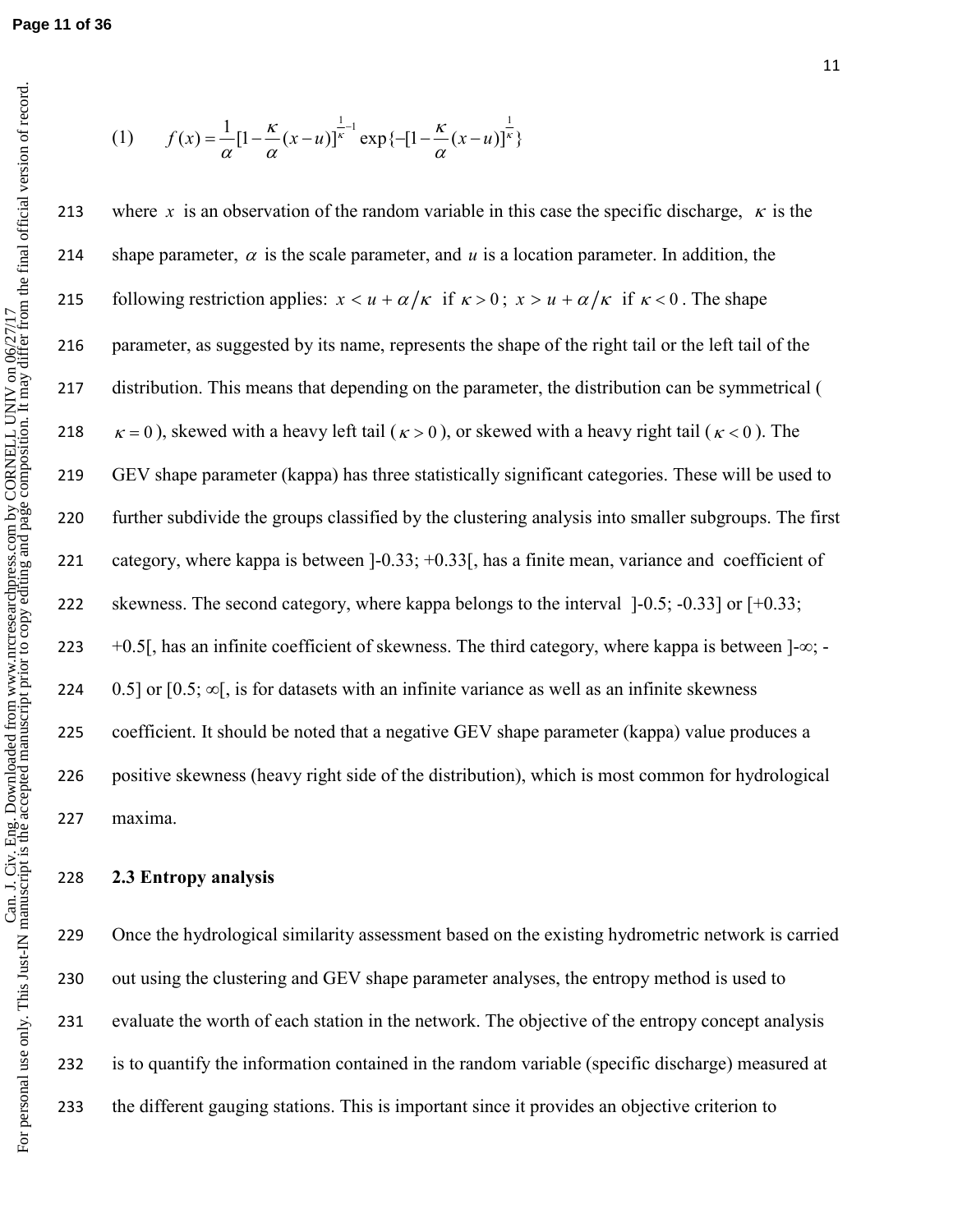describe each station. However, it is actually the measure of trans-information that is of particular interest in this study. The measure of trans-information, a function of marginal entropy and joint entropy, indicates if the same information is measured by multiple stations (redundancy), or if the information measured by a station is unique (optimal). This gives an idea of the relative importance of each station, given the principles of information maximization (Hussain 1987; 1989; Singh 1997; Mishra and Coulibaly 2010). This allows for better decision making when it comes to choosing if a station should be removed, displaced, or continued. For example, a station that provides similar information to the network as other stations is highly redundant and can be removed without significant loss of information. In contrast, a station whose information is unique is highly valuable to the network, and should not be removed. It should be noted that a limitation of this method is the fact that the data from each stations has to be in the same time period (of at least 20 years), and the whole period must be covered. Therefore, the time period where the greatest amount of stations has concurrent measurements/data is required.

A station malfunctioning for a few days or even months is not uncommon in a network. Therefore, it is important before proceeding to the entropy calculations to deal with missing data. To complete the data time series, a correlation matrix between stations with missing values and stations without missing data can be constructed (Mishra and Coulibaly 2010), using a linear regression analysis (Ouarda et al. 1996).

253 The trans-information (or mutual information)  $T(X, Y)$  which is of interest, is described in Equation 2 as the information about a predicted variable transferred by the knowledge of a predictor (Mishra and Coulibaly 2010) as follows: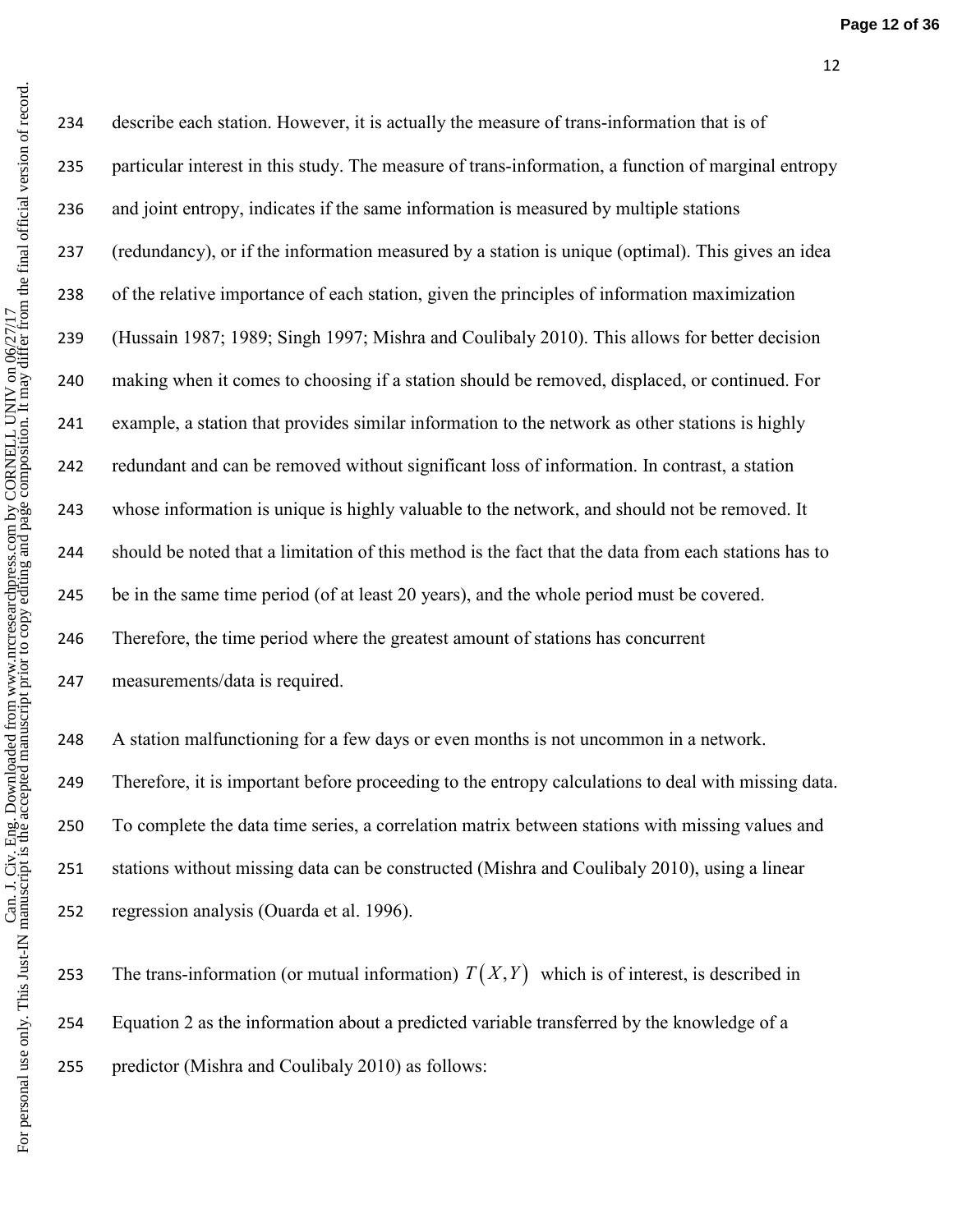**Page 13 of 36**

$$
(2) \tT(X,Y) = H(X) + H(Y) - H(X,Y)
$$

256 where  $T(X, Y)$  is the trans-information;  $H(X)$  and  $H(Y)$  are the discrete form of entropy of 257 the continuous random variables *X* and *Y* . *H*(*X*) was formulated by Shannon (1948) and later 258 updated by Hussain (1987; 1989) for use with hydrological time series data and given by:

(3) 
$$
H(X) = -\sum_{k=1}^{K} p(x_k) \log \left[ p(x_k) \right]
$$

 $H(Y)$  is given by the same equation as  $H(X)$ , but substituting  $k$  for  $l$ . This information coefficient only gives a measure of information from the concerned random variable; hence the importance of joint entropy between the interested variables (flow time series), as described by Equation 3 as  $H(X, Y)$  for the bivariate case. This allows the measurement of the overall information retained by random variables (Li et al. 2012). The logical extension can be made for the multivariate case. 264

(4) 
$$
H(X,Y) = -\sum_{k=1}^{K} \sum_{l=1}^{L} p(x_k, y_l) \log [p(x_k, y_l)]
$$

265 In the above equations,  $x_k$  is an outcome corresponding to  $k$ ;  $p(x_k)$  is the probability of  $x_k$  and 266 is based on the empirical frequency of the variable *X*;  $y_1$  is an outcome corresponding to *l*;  $p(y_1)$ 267 is the probability of  $y_1$  and is based on the empirical frequency of the variable *Y*;  $p(x_k, y_1)$  is the 268 joint probability of an outcome corresponding to *k* for *X* and *l* for *Y* . *K* and *L* are the finite 269 number of class intervals (as divided by the points  $x_k$  and  $y_1$ ) for the corresponding variables 270 with the general assumption that  $K = L$ ; In the case where the entropy concept is being applied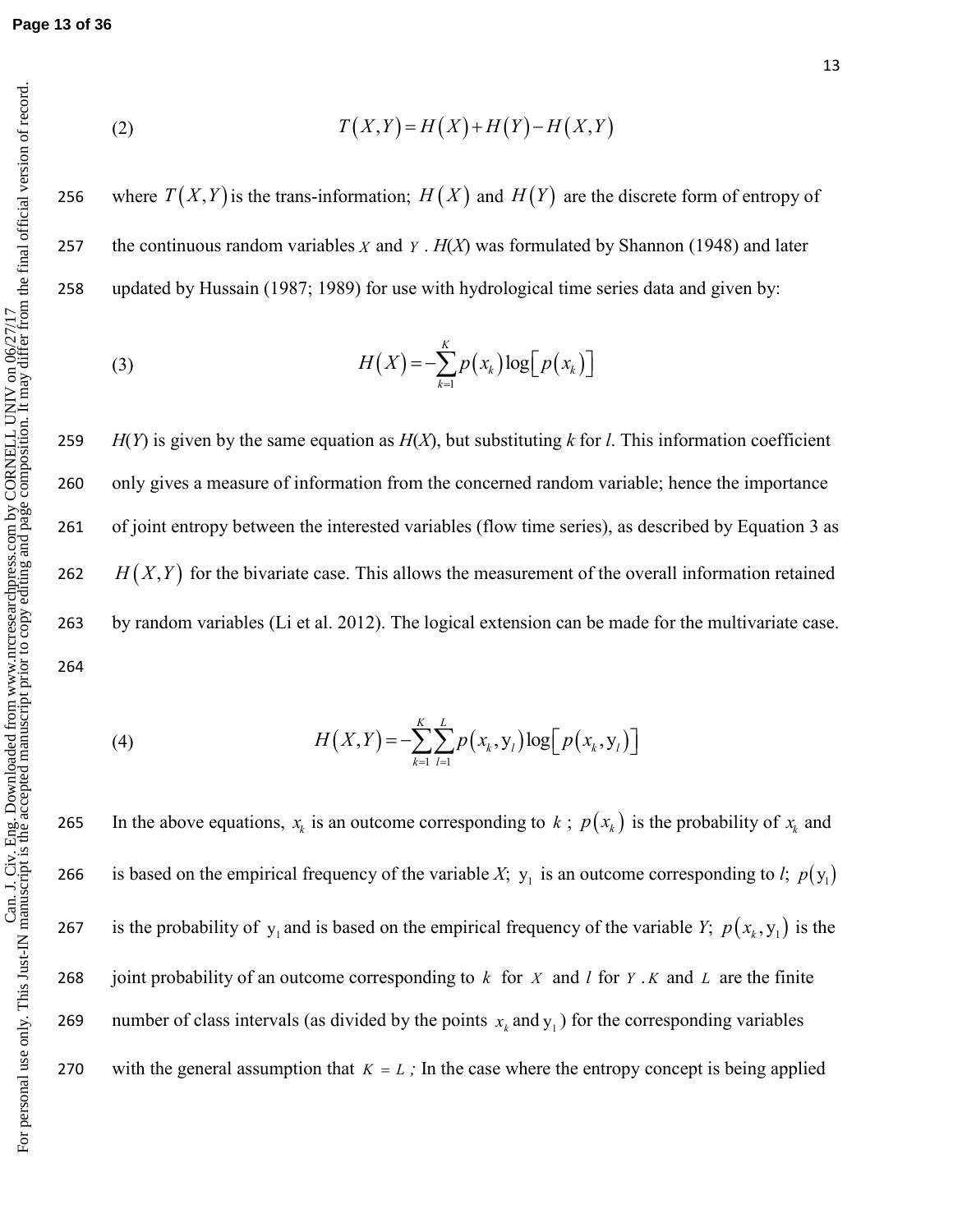271 to a hydrometric gauged network, the variable *X* becomes  $Z(i)$ ; the actual quantity of 272 information contained at station  $i$ . The variable  $Y$  becomes  $\hat{Z}$  the quantity of information at station *i*, but this time derived from the linear regression demonstrated in Equation 5.

(5) 
$$
\hat{Z} = a(i) + b(i)^* G(i)
$$

274 In this equation,  $G(i)$  is a matrix of data from all other stations,  $a(i)$  and  $b(i)$  are the parameters of the regression between station *i* and all other stations, assuming a linear relation 276 between stations is deemed appropriate. The trans-information becomes  $T(Z, \hat{Z})$  (Burn 1997; Mishra and Coulibaly 2010). The data used for all these computations is the annual series of maximum monthly specific discharge.

Since the entropy analysis is performed over a 20 year window, each station has a data series of 20 points, each one representing the average specific discharge for the month with the highest average specific discharge of that year.

Once the trans-information has been evaluated for each station, it can be used to rank station in order of importance (Li et al. 2012; Yeh et al. 2011). Stations with smaller trans-information values are the most important stations, since they contain little redundant information, and thus get ranked the highest (1 being the most important).

# **3. Case Study: New Brunswick Hydrometric Network**

The hydrometric gauging station network being analyzed by this study is the New Brunswick Hydrometric Network (NBHN). There are also a few gauging stations located in Québec and in Maine (U.S.) that can be considered relevant to New Brunswick, since the watersheds of some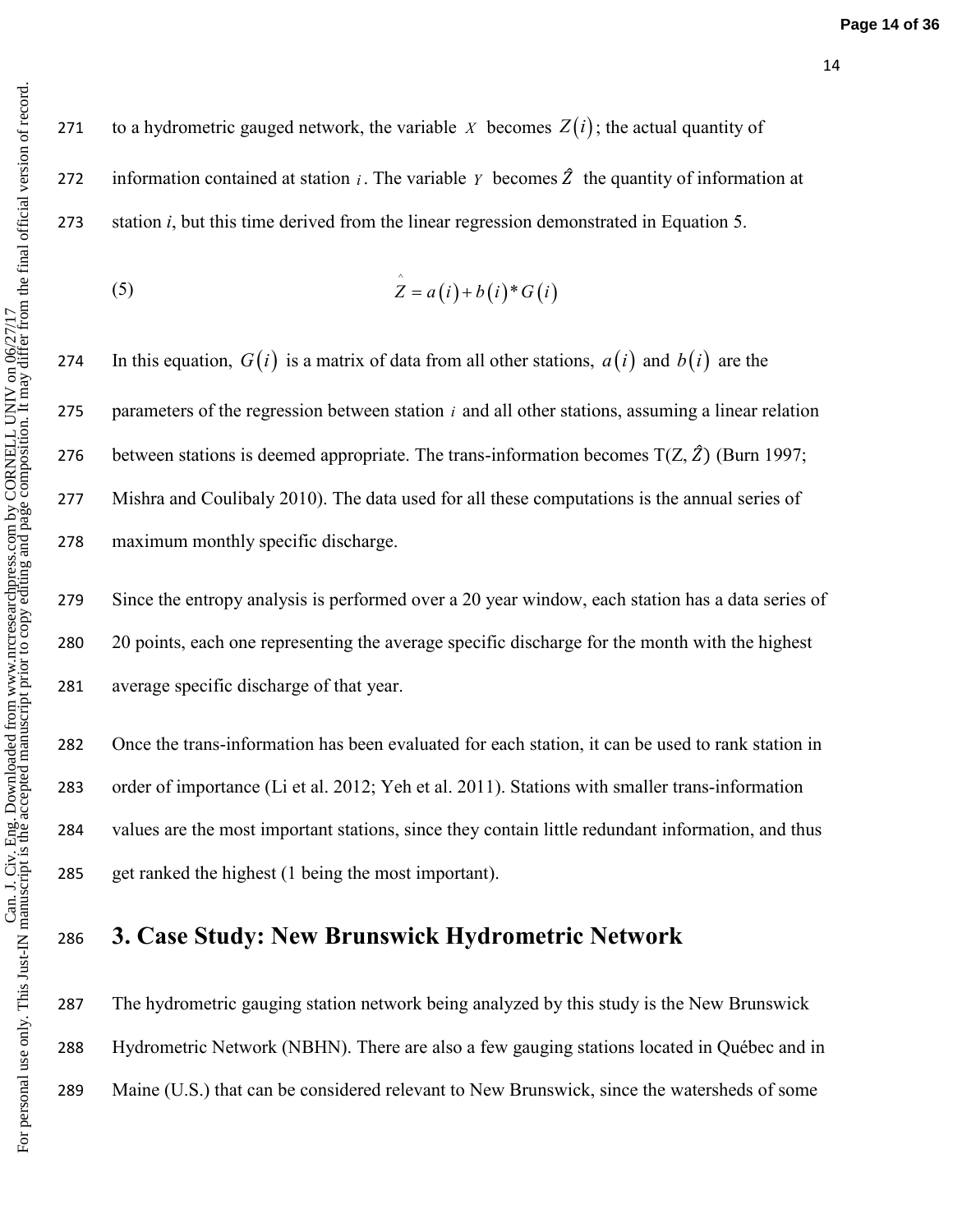**Page 15 of 36**

rivers located in New Brunswick are partially located outside the province. The current network, as identified by Environment Canada, contains 67 stations. Of these 67 stations, 46 are active and 21 are discontinued.

The first measurements taken in the province were in 1918. The major expansion of the network occurred in the late 1960's, continuing in the early 1970's. This was caused by an increased demand for data for water supply, fisheries, and flood forecasting (Davar et al. 1990). Many stations were originally established to suit specific needs, often short-term. After their objectives were completed, these stations were kept in service. This method of network expansion was considered acceptable at the time (Davar et al. 1990). Although this method did in fact create an expanded network, it is not necessarily the most effective method. Since new stations were added in locations for a specific purpose (i.e. a single project), little consideration was given to the network as a whole. This implies that new stations may have been placed in similar locations to existing stations, causing redundancy in the information measured. An objective of the analysis and optimization of the network carried out by this study is to identify this redundancy in information.

# **4. Results and Discussion**

#### **4.1 Hierarchical clustering analysis**

Two clusters were formed in the hierarchical clustering analysis, based on high flow timing. A dendrogram was obtained using the hierarchical clustering technique (Figure 1) where station number identifies each site. The two major groups formed by the clustering analysis can be seen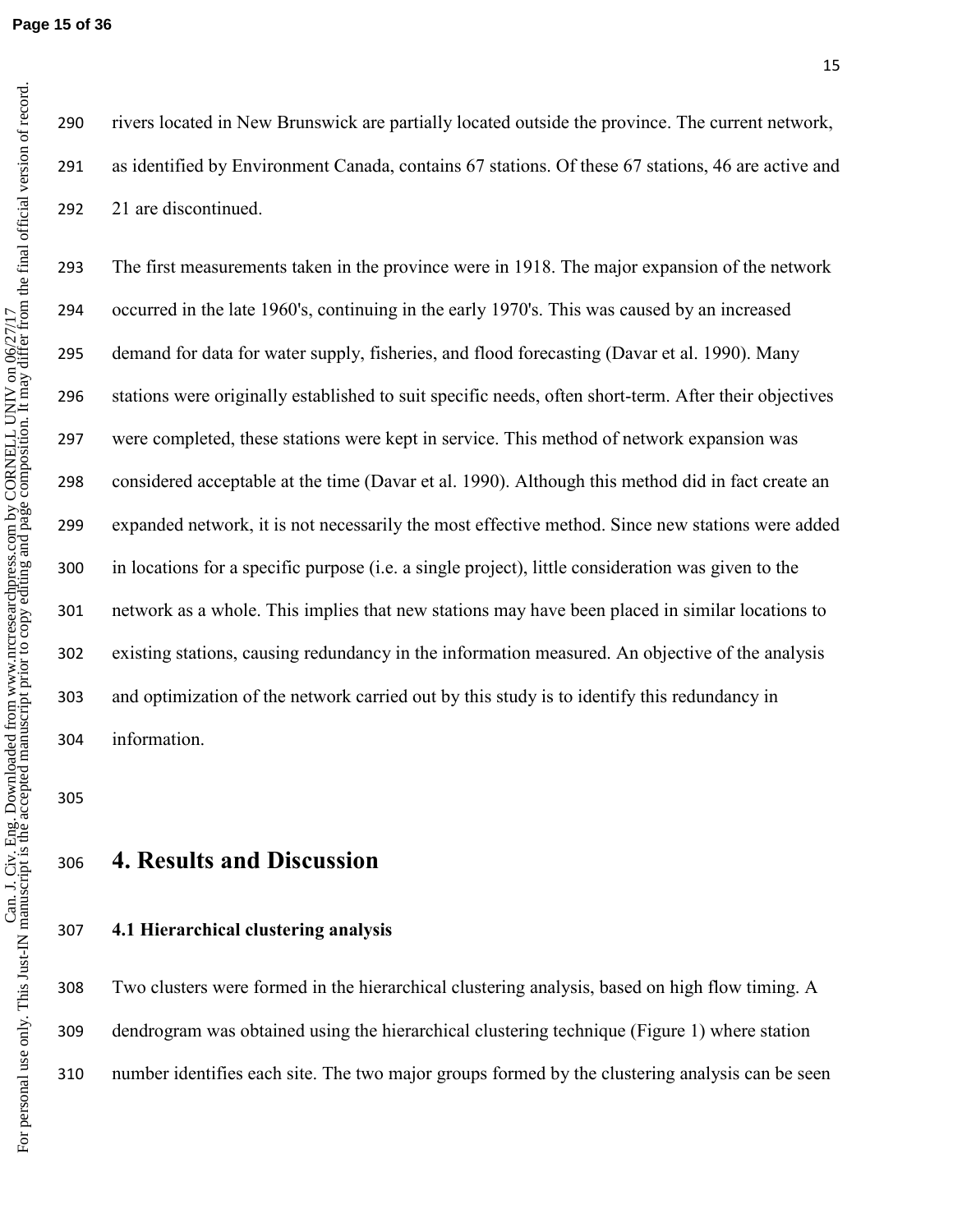on this figure (identified in red). All 67 stations identified by Environment Canada were used in this analysis.

Each horizontal bar connecting two stations (or groups) corresponds to the maximum difference in timing of the stations within the two connected groups. For example, the stations 01AP004 315 and 01BU002 ( $3<sup>rd</sup>$  and  $4<sup>th</sup>$  from the top), are connected by a horizontal line positioned at a value close to 0, implying they have very similar high flow timing and latitude. Furthermore, station 01AR006 is connected to the previously mentioned group of two stations by a line positioned at a value close to 1, indicating a difference in Euclidean distance (timing and latitude) between 01AR006 and the other two stations of close to 1, which is also a small distance. It should be noted that the method used for clustering was the complete linkage method. This means that the distance between clusters was calculated as the maximum possible Euclidean distance between a pair of stations, one from each cluster. This is important when selecting which two clusters to join together in an iteration, since other methods could use criterion such as the minimum distance (single linkage), the average distance (mean linkage), or other criterion, possibly yielding different results. The complete linkage method does not perform as well when there are many outliers in the population being analyzed. Since all of the stations are in the same geographic area, there should be few outliers in terms of latitude and high flow timing among the stations analyzed. Therefore, the complete linkage method was deemed appropriate for this study.

Since the groups are mostly positioned in a north-south fashion, the two groups were named North Group (NG) and South Group (SG). These results are consistent with previous studies where stations were divided in a north and south group, when dealing with mean annual flow regimes, e.g., Environment Canada and New Brunswick Department of Municipal Affairs and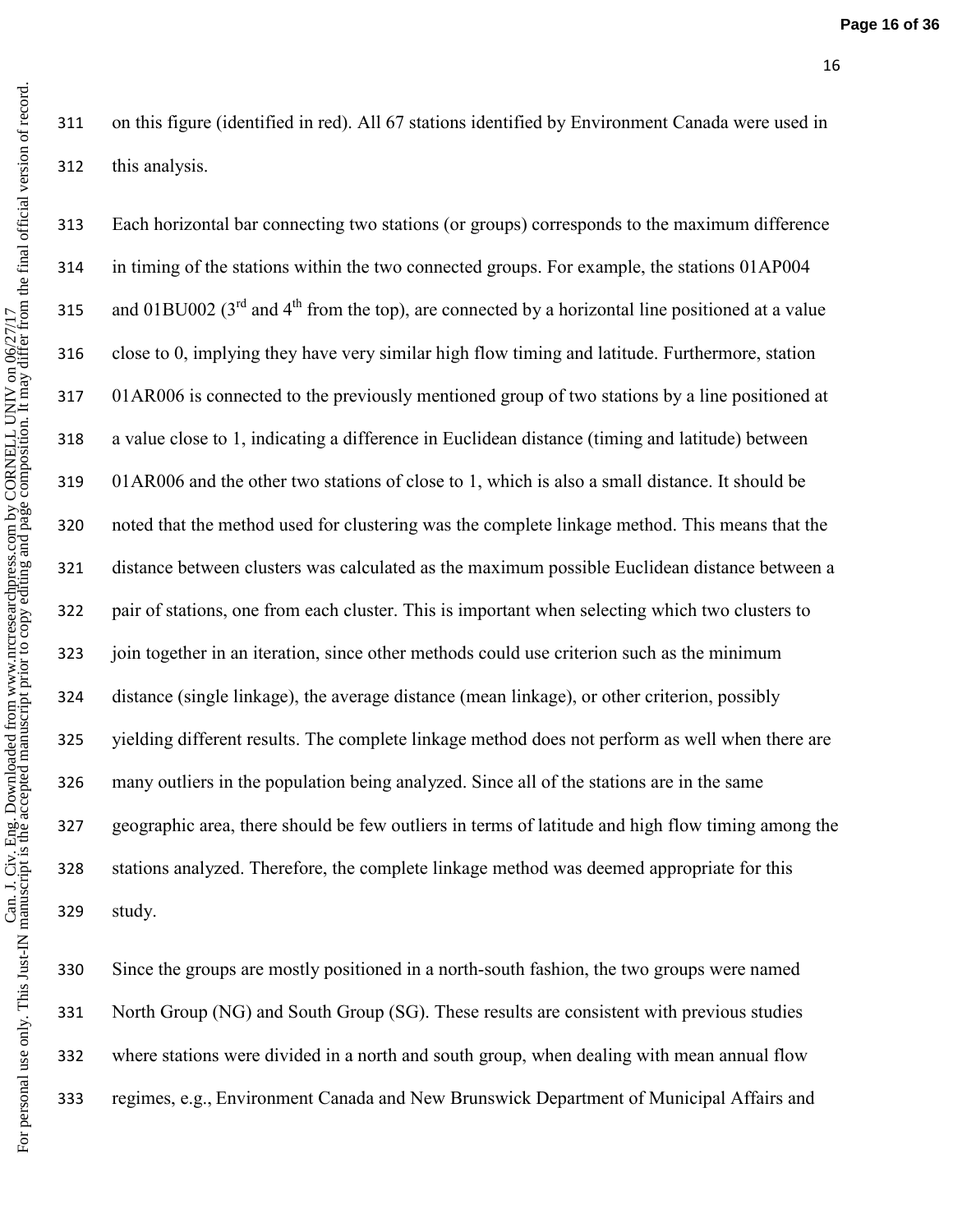**Page 17 of 36**

Environment 1988. As such, in the present study the North Group (NG) and South Group (SG) will be analyzed separately in the analyses that follow, the GEV shape parameter and entropy analyses. It should be noted that the results of the clustering analysis were slightly modified for the final classification into the two groups (NG and SG). Notably, stations 01BV007, 01BU004, 01AL003, and 01AL002 had flow timings similar to the North Group, despite being more southern stations (Figure 2). These stations were analysed part of the South Group, as they were a significant distance from the north, and typically surrounded by southern stations. Similar reasoning was applied to station 01BO003, which was clustered in the south, but located in the north (subsequently analyzed as part of the North Group). Stations 01AG002 and 01AG003 could have easily been part of the North or South Group, as they are very close to the perceived divisional north-south line (see Figure 2); however, they were identified part the of South Group in the analysis and kept within this group. Of the 67 stations used for the clustering, 31 were placed in NG and 36 in SG. Table 1 contains the results of the clustering analysis (NG or SG) as well as the results of the GEV shape parameter analysis (see section 4.2 below).

**4.2 GEV shape parameter analysis** 

Applying the GEV shape parameter analysis allowed dividing the North Group and South Group each into three respective subgroups. The first subgroups (NG1 and SG1), have kappa values between ]-0.33; +0.33[. The second category (NG2 and SG2), have kappa values between ]-0.5; - 352 0.33] or  $[+0.33; +0.5]$ . The third category (NG3 and SG3), have kappa values between  $]-\infty; -0.5]$ 353 or  $[0.5; \infty]$ . Table 1 lists the six groups and the stations within each group. It should be noted that of the 67 stations used in the clustering analysis, 01AD004 (NG) and 01BV007 (SG) were removed from the GEV shape parameter analysis, given the poor quality of data (short record length and interpolated data). Table 1 show that most stations behaved accordingly to the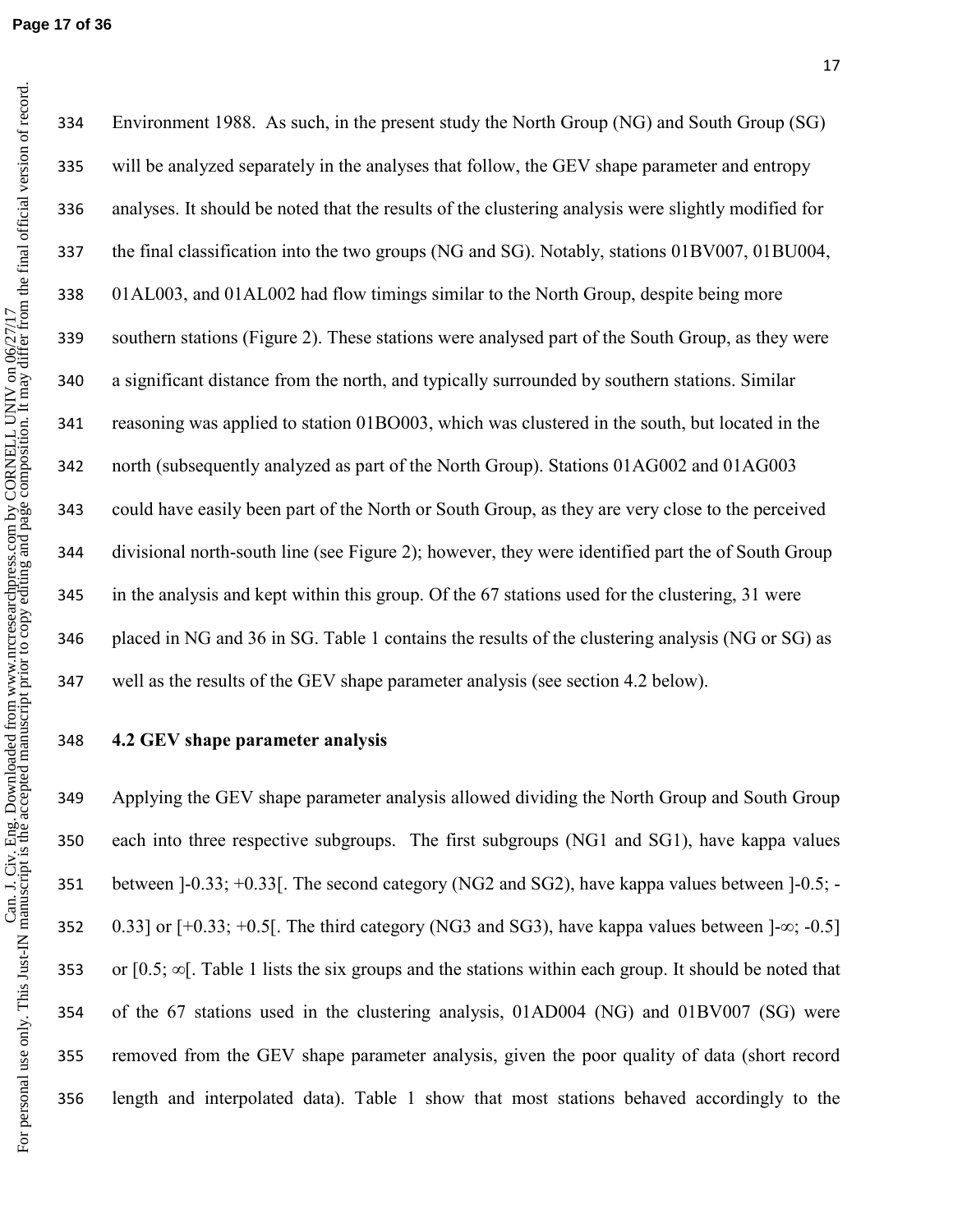category 1 (i.e., a finite mean, variance and coefficient of skewness) followed by category 2 (i.e., an infinite coefficient of skewness). This is interesting because the values of the GEV shape parameter in these both categories are the most probable in hydrology and moreover they allow avoiding unfeasible estimations (Martins and Stedinger 2000).The category 3 formed the least amount of stations (i.e., an infinite variance as well as an infinite skewness coefficient) with only 5 stations in the North Group and 2 stations in the South Group.

#### **4.3 Entropy analysis**

The annual maximum specific discharge was used for the entropy analysis. The window chosen for the analysis was 1976-1995. This is the period of time with the maximum amount of data among stations, i.e., at least 20 years of record, no significant gaps in data and a concurrent time period. Of the 65 stations used for the GEV shape parameter analysis, only 53 (23 in NG, 30 in SG) respected the above conditions. As such, these remaining 53 stations were used in the entropy analysis. For the stations with acceptable gaps in data (up to 25% missing data accepted), the individual station with complete data that showed the maximum correlation with a station having missing data was used to fill the data. This was done for 8 stations in the North group, filling in anywhere from 1 to 5 years of data (average of 3 years). This was also done for 7 stations in the South group, all of which were for 2 years.

The results of the entropy computation are presented in Tables 2a and 2b for the North Group 375 and South Group, respectively. They are constituted by the marginal entropies  $H(Z)$  and  $H(G)$ , 376 the joint entropy  $H(Z,G)$ , the trans-information  $T(Z, \hat{Z})$  and the rank R values. It is important to remind that Z and G are respectively the quantity of information at individual station and that 378 from the matrix of all others stations excluded the one of interest. Additionally,  $\hat{Z}$  is the quantity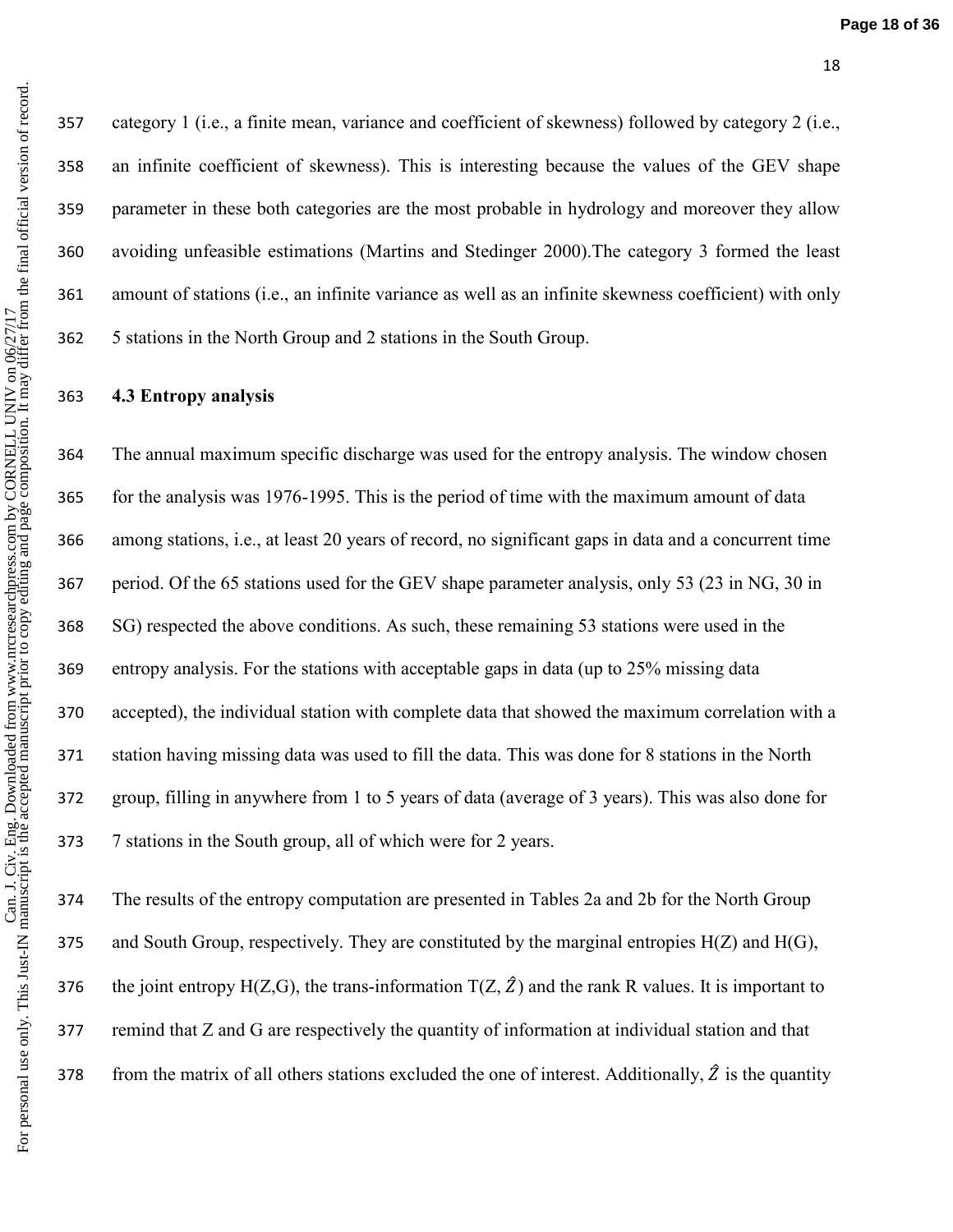**Page 19 of 36**

of information resulting from the linear regression between Z and G. The rank of the stations is 380 simply the order associated to the sorted values of  $T(Z, \hat{Z})$ , so that to the lowest values correspond the smallest rank which are equivalent to the most important stations (Mishra and Coulibaly 2010). It is important to note that stations 01BL001, 01AK001, and 01AP002 are 383 considered to be the most important stations, given that their values of H(G), H(Z,G) and T(Z,  $\hat{Z}$ ) are zero (Table 2a and 2b). This implies that the information measured by these stations is unique, and consequently very important.

Table 3 show the ranking of the stations divided into their respective groups based on the GEV parameter. It is important to remember that removing the majority or entirety of a group is not advisable, since each group has some statistical importance. It would be preferable to remove a few of the least important stations per group (especially within a large group), as opposed to several from the same group, even if the stations from a single group are ranked lower by the entropy analysis. Figure 2 shows the positions of all the stations of the network and their ranks (in bracket), including information on if the station is current in operation or discontinued.

### **4.4 Stations excluded from the entropy analysis**

Of the 67 stations initially identified as being part of the New Brunswick network of hydrometric gauging stations, only 53 were analyzed by the entropy method. The remaining 14 stations must also be dealt with by other means. These stations are listed in Table 4. Many of the stations listed in Table 4 are already inactive (discontinued). No reasoning or analysis will be applied to these stations, since it is assumed that they will not likely be reactivated. This leaves six stations that need further consideration. Stations 01AD004 and 01BV004 have long record lengths (46 and 52 years respectively) and therefore should most likely remain part of the network, since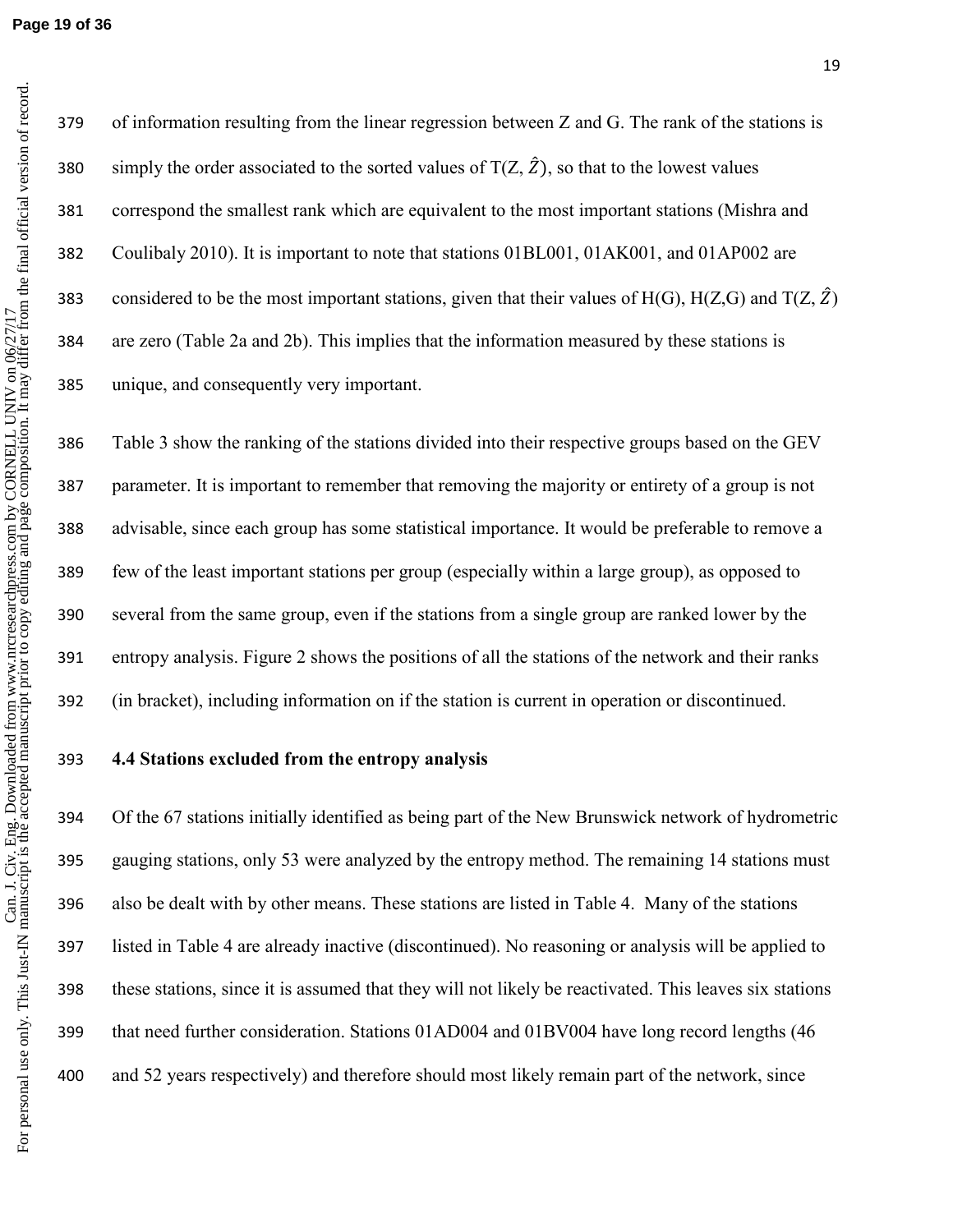such a long record length is not common in the province. Station 01AF009 is part of NG3, which is a small group, and is the only member of this group in the northwest of New Brunswick. It may be wise to keep 01AF009, particularly if other stations of this group are already being removed. Station 01BJ012, represents a small drainage basin within the North Group, has a reasonably long record length (29 years), but is located near 01BJ003, 01BJ004 (inactive) and 01BJ007. Therefore one of these stations could potentially be removed (note that 01BJ007 has a lower ranking than 01BJ003 within the NG1; Table 3). Station 01BP002 has a small drainage 408 area  $(28.7 \text{ km}^2)$  and a reasonably long record length (24 years). It is also close to the center of the province; where there seems to be a lack of gauging stations (Figure 2). This station could be either removed or kept from the network depending on the importance of this station in terms of location, size and length of records. Whether or not nearby stations are being removed should also be considered before deciding if 01BP002 should be kept or removed. Very similar reasoning and conclusions can be applied to station 01BU009.

### **4.4 Other considerations**

It is also important to take into account information about each station's worth using, for example, expert knowledge in order to make advised choices of an optimal network design (Hannah et al. 2011). For example, a statistically insignificant station according to the entropy analysis could in fact be very important because of its use in conjunction with a hydroelectric dam or a water supply. Similar elements to this example can be helpful through consultations with data users and managers, in order to properly design a rationalized hydrometric network for New Brunswick. A brief analysis was carried out on the groupings to determine if there were patterns regarding drainage area, specific discharge, and record length of each station to see if, for example, the majority of smaller basins or larger basins were contained in a single grouping.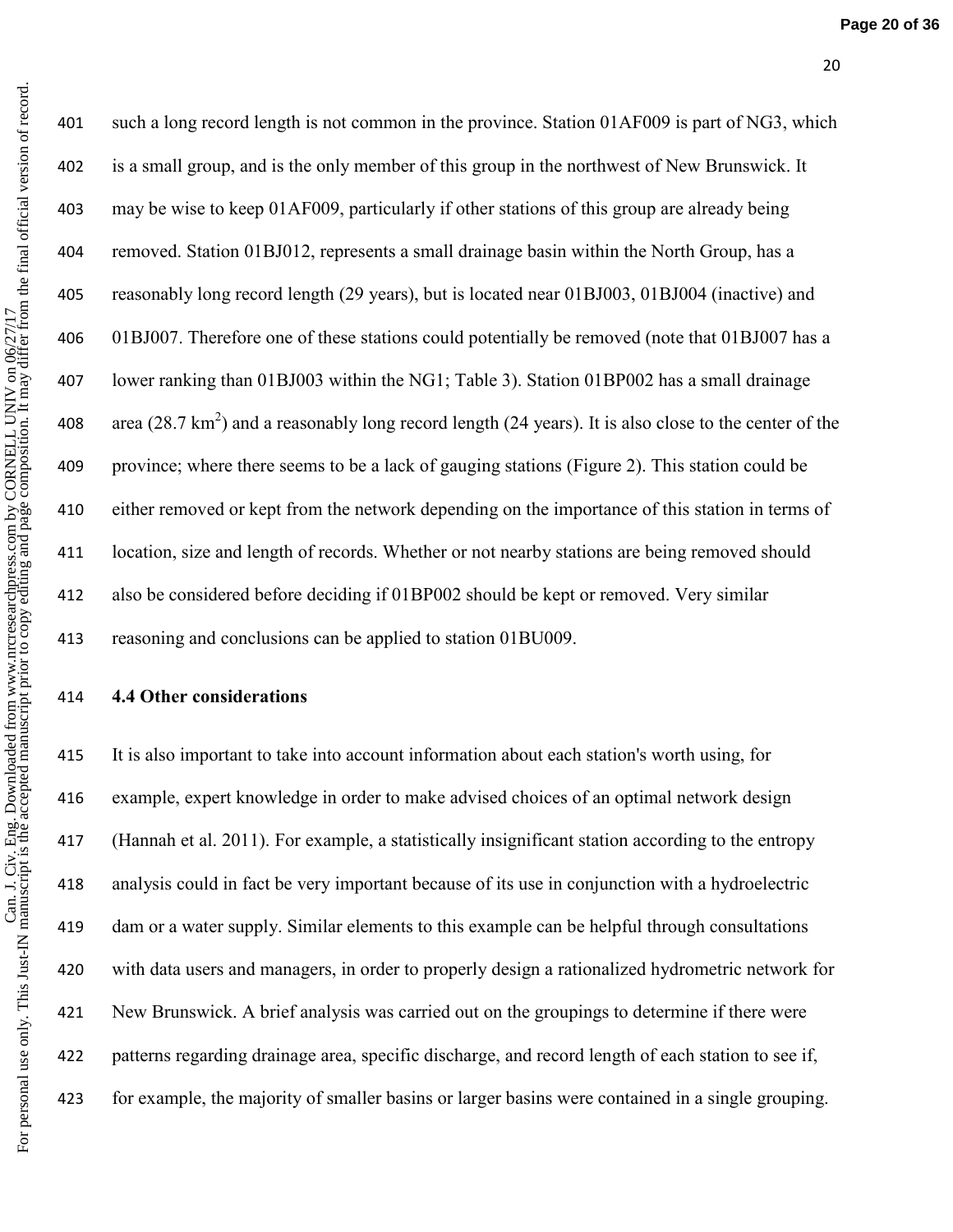No such patterns seemed to exist, and it seems that the groups each contain a broad range of drainage areas, specific discharges, and record lengths. A more detailed analysis could be undertaken for the sake of completeness.

Consideration should also be given to reactivating some of the more important stations that have already been discontinued. This can be accomplished by removing a higher quantity of less important stations than what is necessary, allowing some of those stations to be removed or displaced to a better location, especially if the new station would contribute to a better network and a better spatial coverage. As such, it would be recommended when choosing which stations to removed or displaced that a separate evaluation be done using existing regional regression equations. In fact, the question becomes, does the removal of a particular station of group of station significantly impact the regional hydrological equations (mean annual flow, high and low flows)? An analysis of these regression equations should be done to see how they would be affected if a few selected stations were to be removed from the computation. This can give additional insight as to whether or not a station should be removed or kept.

## **5. Conclusions**

Water management requires an optimal hydrometric network, as shown by the growing interest for hydrometric network evaluation and rationalization, in order to address challenges ahead in monitoring and data collection network stations. The present study provides a contribution to support decision makers, like data users and monitoring networks managers, in the process of selecting optimal representative stations for New Brunswick hydrometric network. The proposed methodology is flexible and can be applied to other case studies. The present study proceeded by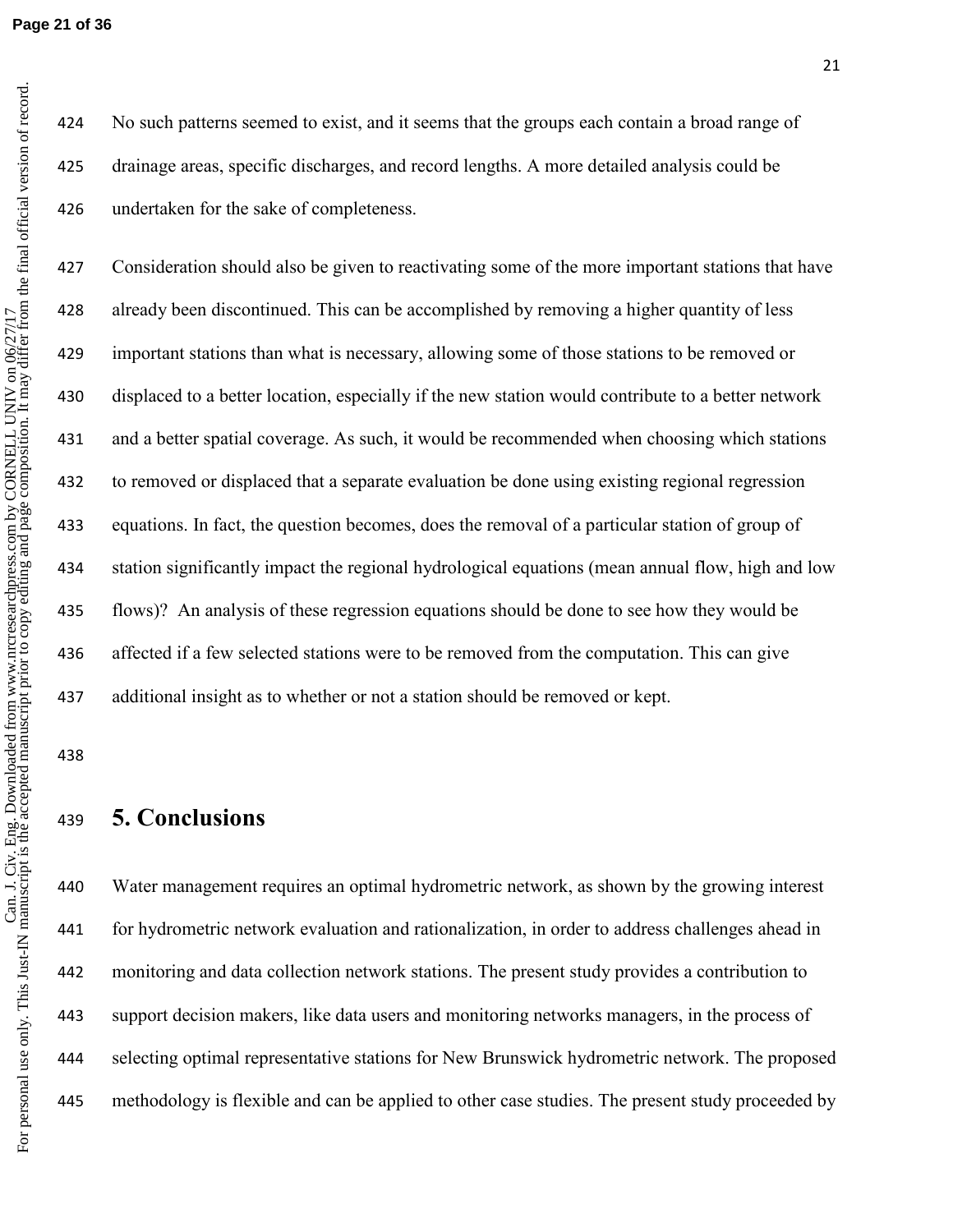first dividing New Brunswick into two groups, using clustering analysis based on high flow timing and latitude. This had the effect of creating a north-south division. However, this division was not a perfect divide of north and south stations, where some northern stations had high flow timings similar to southern stations, and vice-versa. The GEV shape parameter (maximum annual flow series) was then used to split each group into three sub-groups based on specific characteristics of the distribution (e.g., tail). The purpose of these divisions was to avoid suggesting the complete or majority removal of stations from a single homogenous group, since removing a few stations of each group would be preferable. Finally, an entropy analysis was done to quantify the amount of information that was redundant at each station, thereby quantifying the importance of each station, based on its measurement of unique information. This allowed the ranking of stations in order of importance, which in turn allowed the prioritization of stations. This prioritization can thereafter be used to determine the removal or displacement of stations that would allow for a more optimal network. Some reasoning and analysis was done regarding the stations that did not meet the criteria for entropy analysis to better judge whether or not they were important.

### **6. Recommendations**

The present study showed difference among stations within each group and subgroup. It is not recommended to remove the majority or entirety of stations within a subgroup. This is particularly the case for NG3 and SG3 as they are the subgroups with the least amount of stations. It is instead preferable to remove some stations from each subgroup, as opposed to many from one subgroup.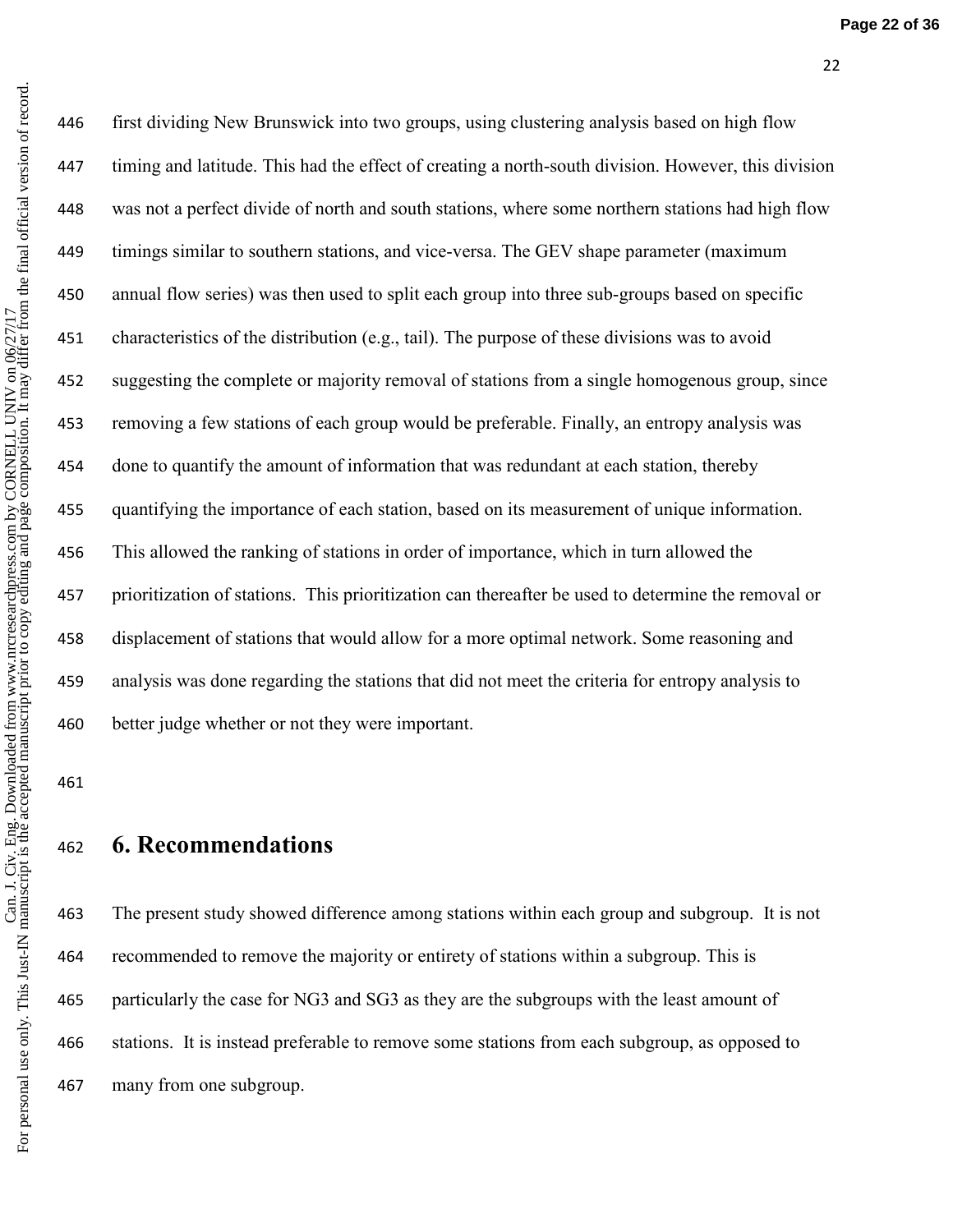Reactivating some of the more important stations that have been deactivated should be considered. These stations contributed unique information to the network, and so would be useful to have active. An analysis of regression equations should also be undertaken as an additional insight to how the network would react to certain stations being removed.

# **Acknowledgements**

This study was funded by the New Brunswick Environmental Trust Fund. The authors remain thankful to Mr. Darryl Pupek and Dr. Don Fox from the New Brunswick Department of

Environment and Local Government for their support.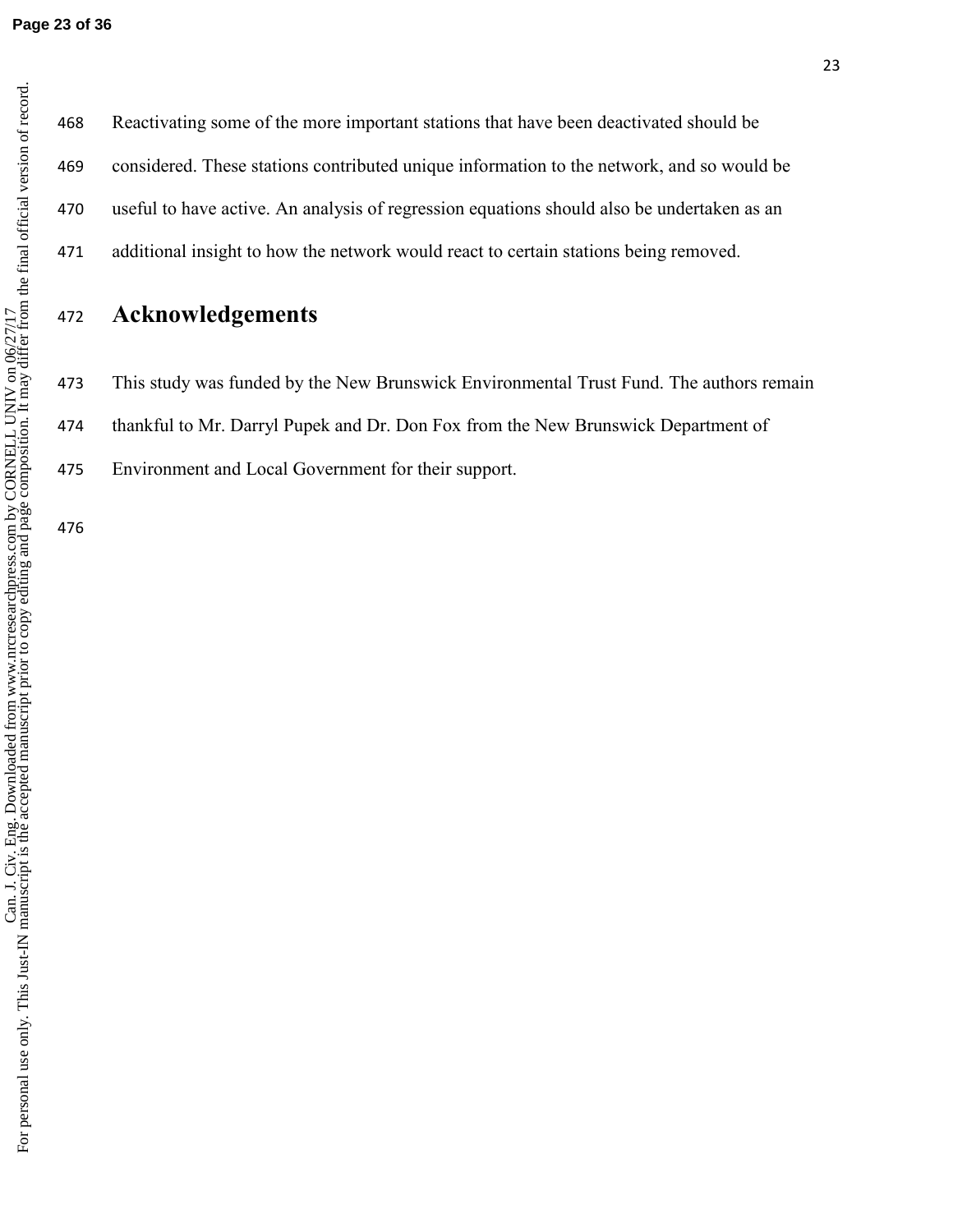### **References**

Alfonso L., He, L., Lobbrecht, A., and Price, R. 2013. Information theory applied to evaluate the discharge monitoring network of the Magdalena River. Journal of Hydroinformatics **15**(1): 211- 228. doi: 10.2166/hydro.2012.066

Aucoin, F., Caissie, D., El-Jabi, N., and Turkkan, N. 2011. Flood frequency analyses for New Brunswick rivers. Can. Tech. Rep. Fish. Aquat. Sci. 2920: xi + 77p.

Burn, D.H. 1997. Hydrological information for sustainable development. Hydrological Sciences Journal **42**(4): 481-492. doi: 10.1080/02626669709492048

Burn, D.H., and Goulter, I.C. 1991. An approach to the rationalization of streamflow data collection networks. Journal of Hydrology **122**: 71-91.

Coulibaly, P., Samuel, J., Pietroniro, A., and Harvey, D. 2013. Evaluation of Canadian national hydrometric network density based on WMO 2008 standards. Canadian Water Resources Journal **38**(2): 159-167. doi: 10.1080/07011784.2013.787181

Daigle, A., St-Hilaire, A., Beveridge, D., Caissie, D., and Benyahya, L. 2011. Multivariate analysis of the low-flow regimes in eastern Canadian rivers. Hydrological Sciences Journal **56**(1): 51-67. doi: 10.1080/02626667.2010.535002

Davar, Z.K., and Brimley, W.A. 1990. Hydrometric network evaluation: audit approach. Journal of Water Resources Planning and Management **116**(1): 134-146.

El Adlouni, S., Chebana, F., and Bobée, B. (2010). Generalized Extreme Value vs. Halphen System: An exploratory study. Journal of Hydrologic Engineering **15**(2): 79-89.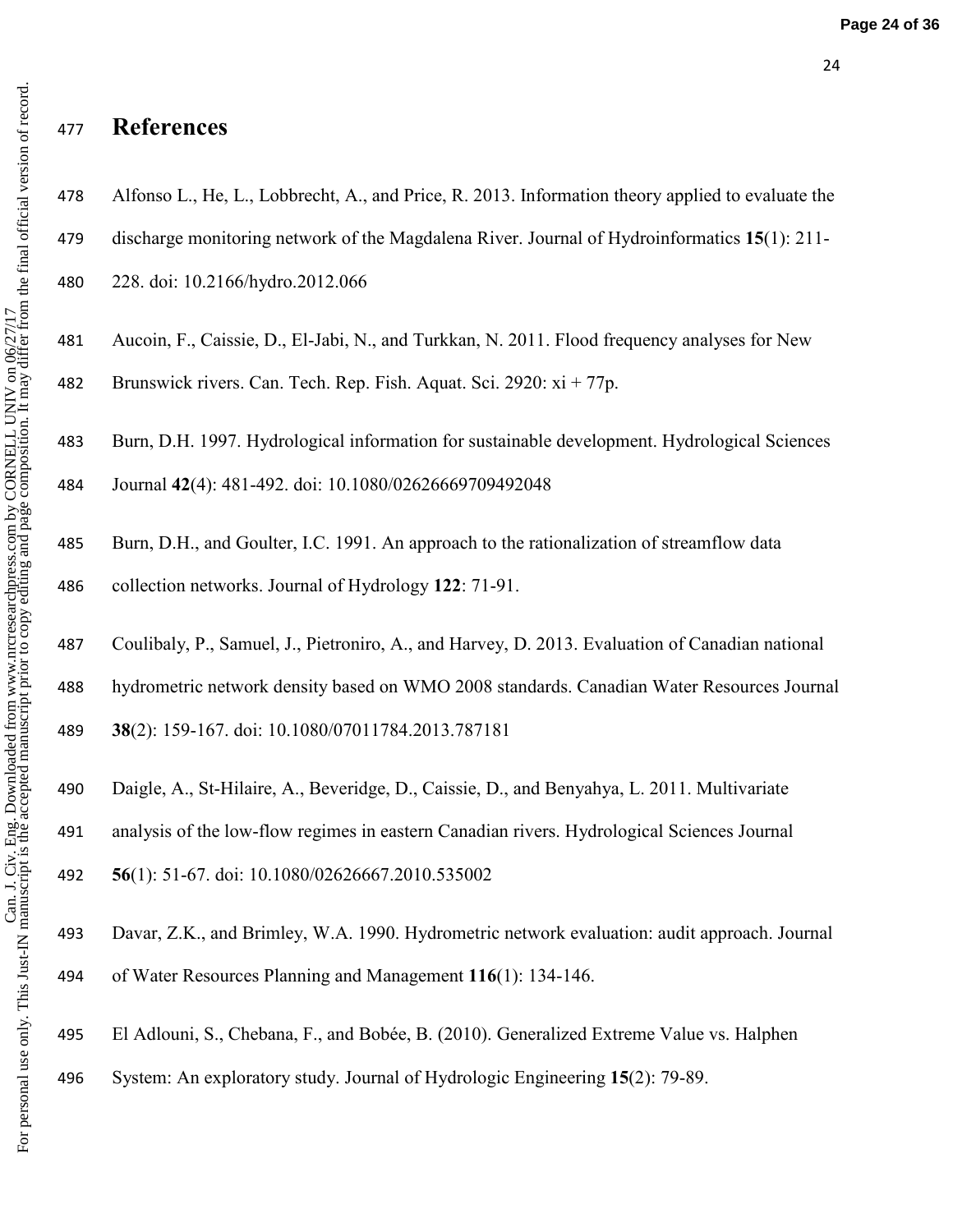El-Jabi, N., Turkkan, N., and Caissie, D. 2015. Characterisation of Natural Flow Regimes and Environmental Flows Evaluation in New Brunswick. New Brunswick Environmental Trust Fund.

Environment Canada and New Brunswick Dept. of Municipal Affairs and Envir. 1988. New Brunswick hydrometric network evaluation. Prepared by the Water Resources Planning Branch of the Province of New Brunswick and Inland Waters Directorate, Dartmouth, Nova Scotia, Canada.

Fisher, R.A., and Tippett, L.H.C. (1928). Limiting forms of the frequency distributions of the largest or smallest member of a sample. Proceedings of the Cambridge Philosophical Society **24**(2): 180-190. doi:10.1017/S0305004100015681.

Hannah, D. M., Demuth, S., van Lanen, H. A. J., Looser, U., Prudhomme, C., Kerstin, S., and Tallaksen, L. M. 2011. Large-scale river flow archives: importance, current status and future needs. Hydrol. Process. **25**: 1191-1200.

Husain, T. 1989. Hydrologic uncertainty measure and network design. Water Resources Bulletin **25**(3): 527-534.

Hussain, T. 1987. Hydrologic network design formulation. Canadian Water Resources Journal **12**(1): 44-63. doi: 10.4296/cwrj1201044

Khalil, B., and Ouarda, T.B.M.J. 2009. Statistical approaches used to assess and redesign surface water-quality-monitoring networks. J.Environ.Monit **11**: 1915-1929.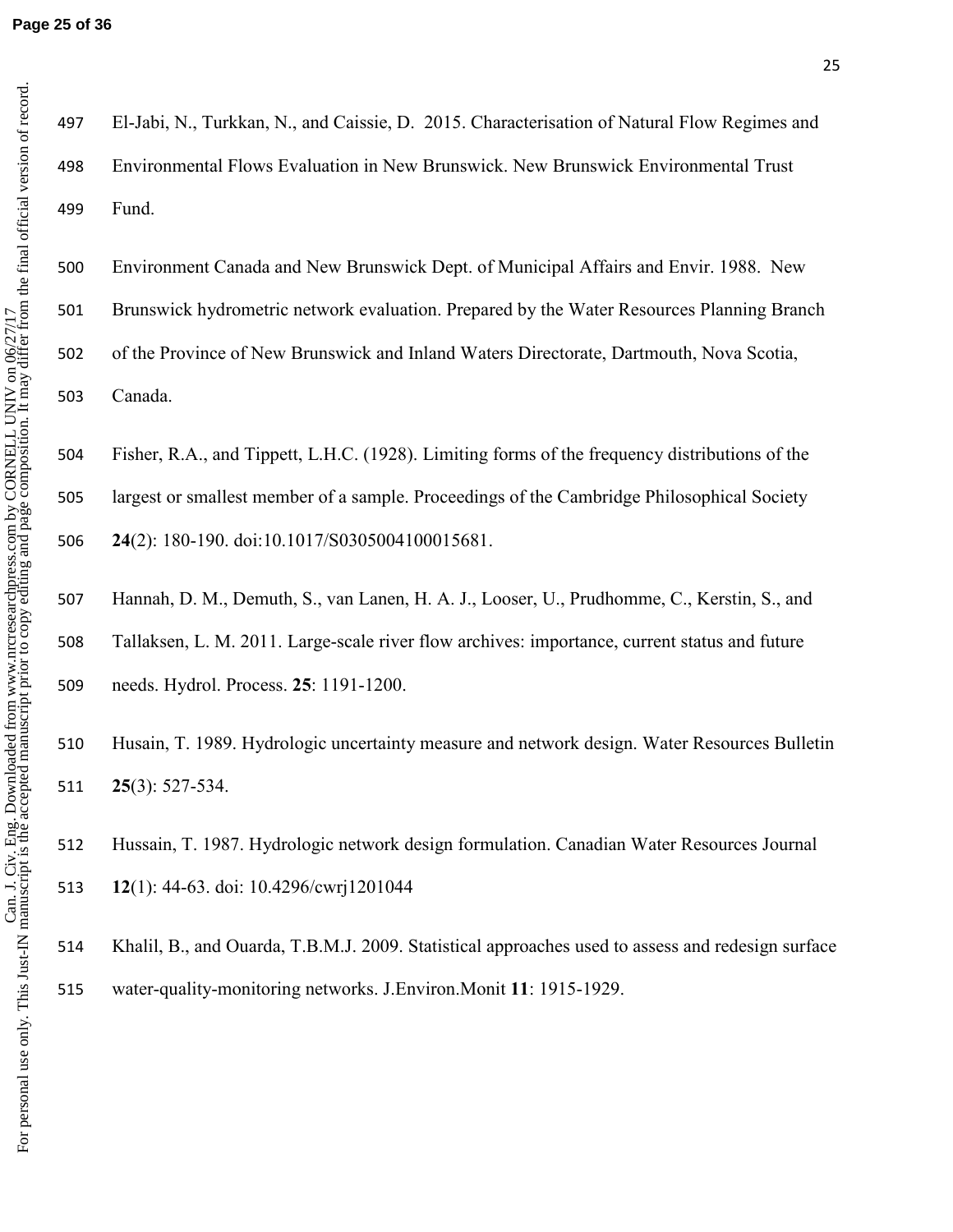doi: 10.1029/1999WR900330

Khalil, B., Ouarda, T.B.M.J., and St-Hilaire, A. 2011. A statistical approach for the assessment and redesign of the Nile Delta drainage system water-quality-monitoring locations. J. Environ. Monit. **13**: 2190-2205.

Li, C., Singh, V.P., and Mishra, A.K. 2012. Entropy theory-based criterion for hydrometric network evaluation and design: maximum information minimum redundancy. Water Resources Research **48**(5), W05521. doi: 10.1029/2011WR011251.

Martins, E.S., and Stedinger, J.R. (2000) Generalized maximum likelihood generalized extreme value quantile estimators for hydrological data. Water Resources Research **36**(3): 737-744.

Mishra, A.K., and Coulibaly, P. 2009. Developments in hydrometric network design: a review. Reviews of Geophysics **47** (RG2001): 1-24. doi: 10.1029/2007RG000243.

Mishra, A.K., and Coulibaly, P. 2010. Hydrometric network evaluation for Canadian watersheds. Journal of hydrology **380**: 420-437.

Ouarda, T.B.M.J., Rasmussen, P.F., and Bobée, B. 1996. Rationalisation du réseau hydrométrique de la province de Québec pour le suivi des changements climatiques. INRS-Eau. **476**: 1-80.

Pilon, P.J., Day, T.J., Yuzyk, T.R., and Hale, R.A. 1996. Challenges facing surface water monitoring in Canada. Canadian Water Resources Journal **21**: 157-164. doi: 10.4296/cwrj210157

R Development Core Team. 2015. R: A language and environment for statistical computing. R Foundation for Statistical Computing. Available from http://www.R-project.org [accessed April 2016].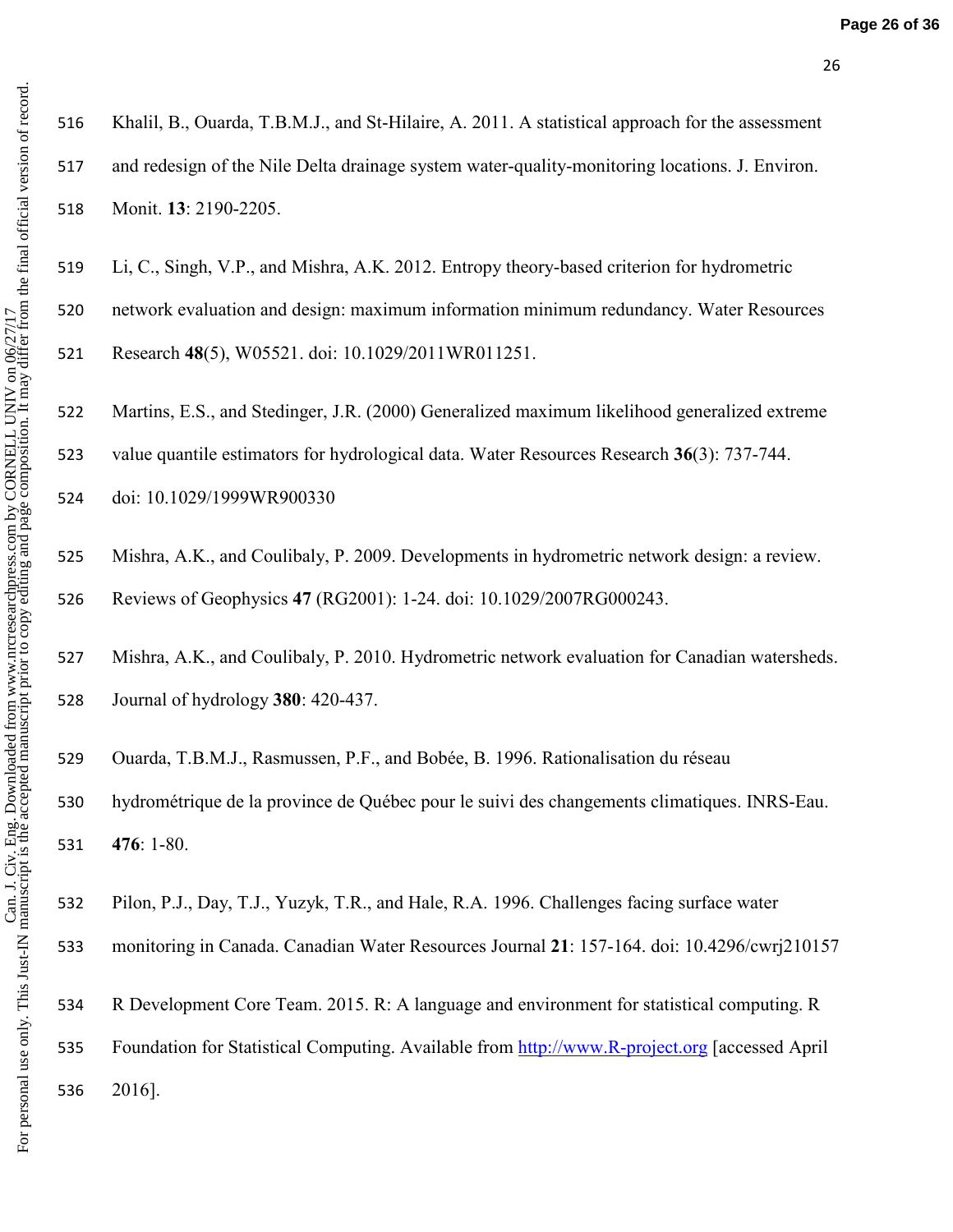Shannon, C.E. 1948. A mathematical theory of communication. Bell Syst. Tech. J*.* **27**: 379-423, 623-656.

Singh, V.P. 1997. The use of entropy in hydrology and water resources. Hydrological Processes **11**: 587-626.

Yeh, H.C., Chen, Y.C., Wei, C., and Chen, R.H. 2011. Entropy and kriging approach to rainfall network design. Paddy Water Environ **9**:343-355. doi: 10.1007/sl0333-010-0247-x

Van Groenwoud, H.V. 1984. The climatic regions of New Brunswick : a multivariate analysis of

meteorological data. Can. J. For. Res. **14**: 389-394.

Table 1. Division of the North and South Groups into subgroups based on the GEVkapMax parameter

Table 2a. Entropy values and ranking of each station (North Group)

Table 2b. Entropy values and ranking of each station (South Group).

- Table 3. Entropy values and ranking of each station per subgroup
- Table 4. Stations excluded from the Entropy analysis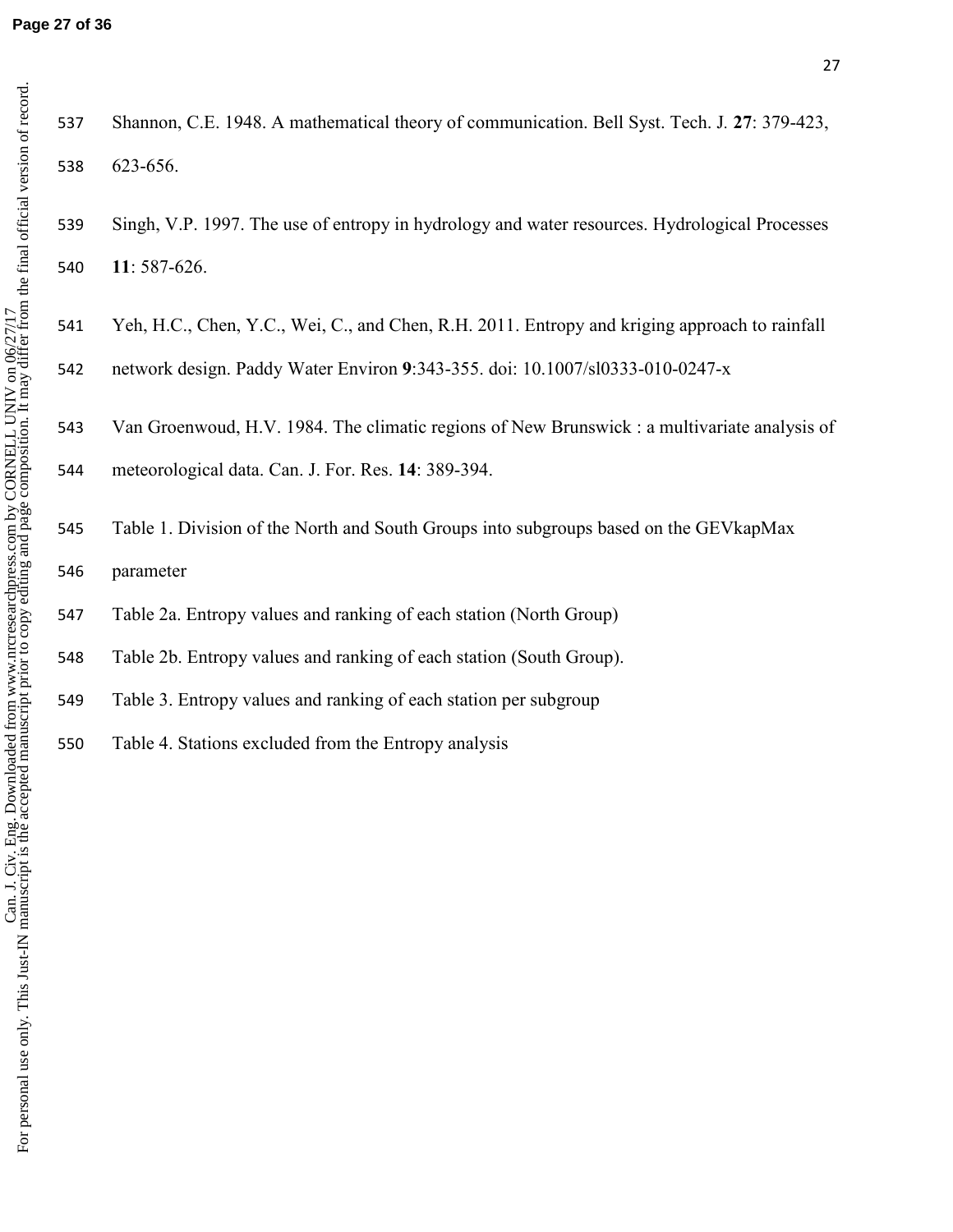551 Figure 1. Hierarchical clustering of NB gauged hydrometric stations.

552 Figure 2. Map of gauging stations, as well as their group and rank. Names of inactive stations are 553 shown in gray.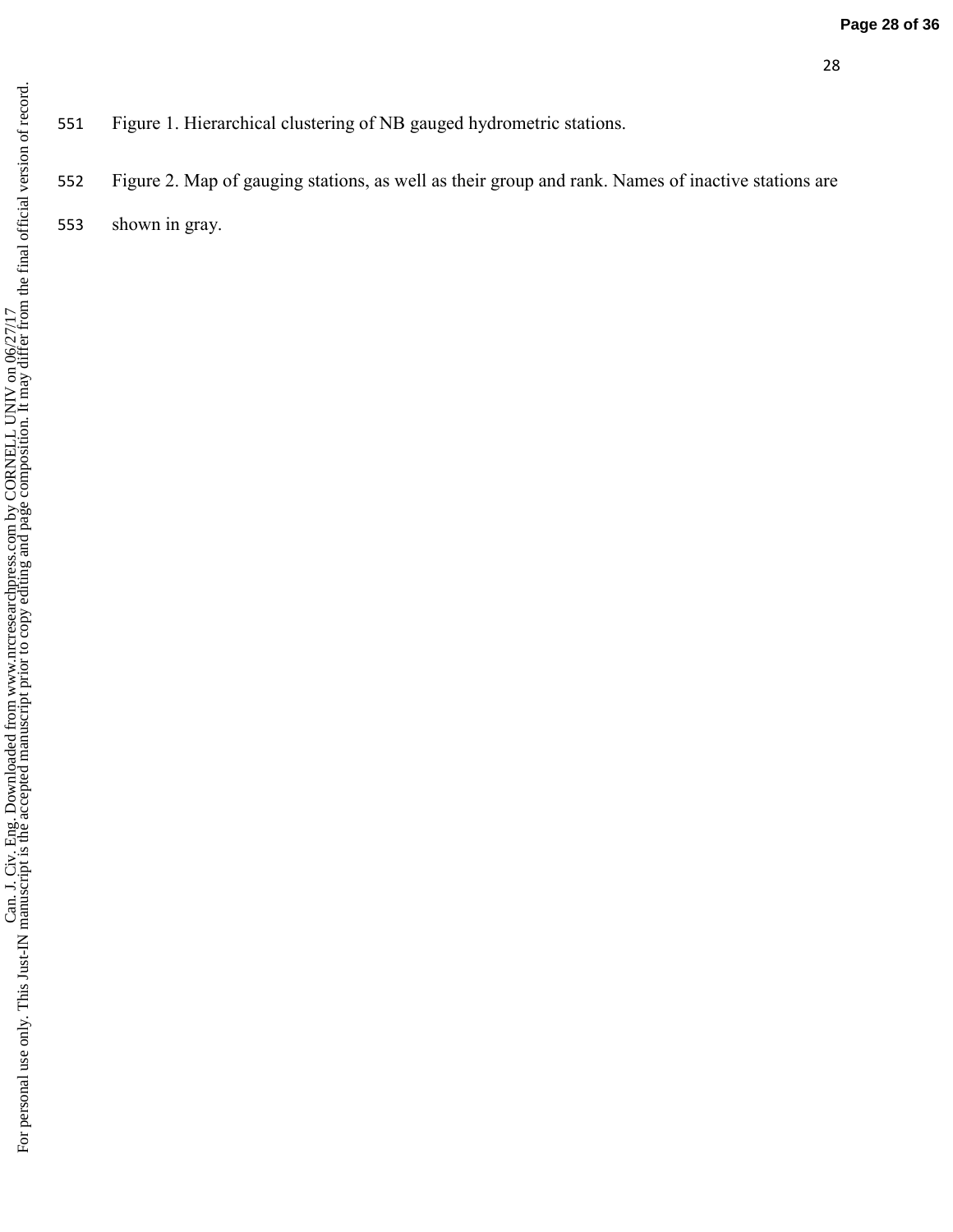| OE V NAPIVIAA PALAMUUL |                 |                 |                  |                 |                 |  |
|------------------------|-----------------|-----------------|------------------|-----------------|-----------------|--|
| NG1                    | NG <sub>2</sub> | NG <sub>3</sub> | SG1              | SG <sub>2</sub> | SG <sub>3</sub> |  |
| Kap $\epsilon$         | Kap $\epsilon$  | $Kap < -0.5$    | Kap $∈$          | Kap $∈$         | $Kap < -0.5$    |  |
| $[-0.33; +0.33]$       | $[-0.5; -0.33]$ |                 | $[-0.33; +0.33]$ | $[-0.5; -0.33]$ |                 |  |
| 01AD002                | 01AF003         | 01AF009         | 01AG003          | 01AG002         | 01AN002         |  |
| 01AD003                | 01BE001         | 01AH005         | 01AJ003          | 01AJ004         | 01AR008         |  |
| 01AE001                | 01BJ001         | 01BJ004         | 01AJ010          | 01AJ011         |                 |  |
| 01AF002                | 01BJ010         | 01BL001         | 01AK001          | 01AK005         |                 |  |
| 01AF007                | 01BK003         | 01BR001         | 01AK006          | 01AK008         |                 |  |
| 01AF010                | 01BK004         |                 | 01AK007          | 01AR011         |                 |  |
| 01AH002                | 01BL002         |                 | 01AL002          | 01BU002         |                 |  |
| 01BC001                | 01BL003         |                 | 01AL003          |                 |                 |  |
| 01BJ003                | 01BO002         |                 | 01AL004          |                 |                 |  |
| 01BJ007                | 01BO003         |                 | 01AM001          |                 |                 |  |
| 01BJ012                |                 |                 | 01AN001          |                 |                 |  |
| 01BO001                |                 |                 | 01AP002          |                 |                 |  |
| 01BP001                |                 |                 | 01AP004          |                 |                 |  |
| 01BP002                |                 |                 | 01AP006          |                 |                 |  |
| 01BQ001                |                 |                 | 01AQ001          |                 |                 |  |
|                        |                 |                 | 01AQ002          |                 |                 |  |
|                        |                 |                 | 01AR004          |                 |                 |  |
|                        |                 |                 | 01AR005          |                 |                 |  |
|                        |                 |                 | 01AR006          |                 |                 |  |
|                        |                 |                 | 01BS001          |                 |                 |  |
|                        |                 |                 | 01BU003          |                 |                 |  |
|                        |                 |                 | 01BU004          |                 |                 |  |
|                        |                 |                 | 01BU009          |                 |                 |  |
|                        |                 |                 | 01BV004          |                 |                 |  |
|                        |                 |                 | 01BV005          |                 |                 |  |
|                        |                 |                 | 01BV006          |                 |                 |  |
|                        |                 |                 |                  |                 |                 |  |

**Table 1. Division of the North and South Groups into subgroups based on the GEVkapMax parameter**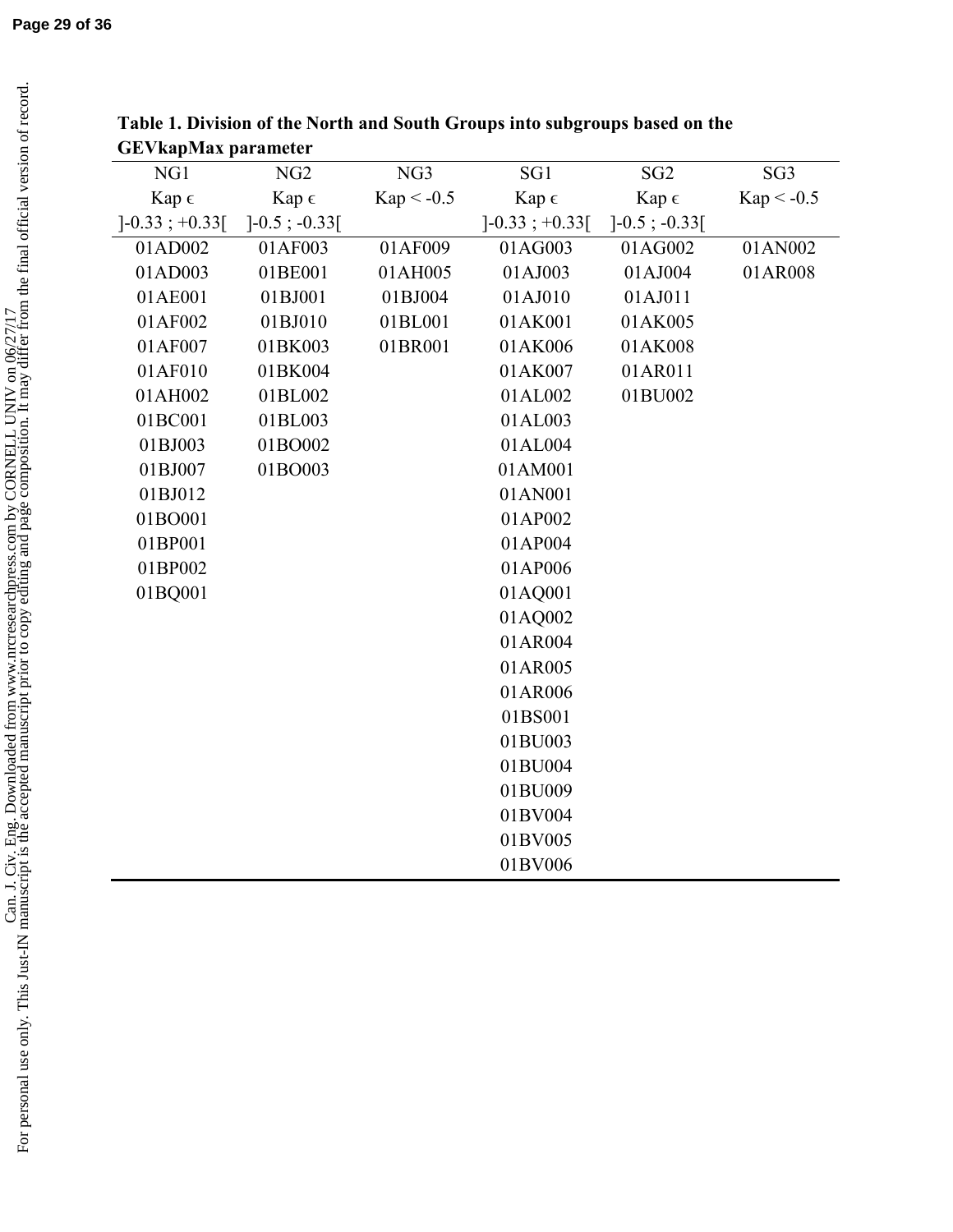| <b>Station</b> | H(Z)   | H(G)   | H(Z, G) | $T(Z,\widehat{Z})$ | $\bf R$        |
|----------------|--------|--------|---------|--------------------|----------------|
| 01BL001        | 1.5694 |        |         |                    | $0*$           |
| 01BO002        | 1.8449 | 1.8744 | 2.7499  | 0.9694             | $\mathbf{1}$   |
| 01AF007        | 2.2071 | 2.0100 | 3.1765  | 1.0406             | $\overline{2}$ |
| 01BQ001        | 2.0100 | 2.0428 | 2.9876  | 1.0652             | 3              |
| 01BO001        | 1.8744 | 2.1644 | 2.9142  | 1.1245             | $\overline{4}$ |
| 01AF003        | 2.0100 | 2.0673 | 2.9253  | 1.1520             | 5              |
| 01BL003        | 2.0681 | 1.9416 | 2.8233  | 1.1865             | 6              |
| 01BL002        | 2.2071 | 2.0681 | 3.0681  | 1.2071             | $\overline{7}$ |
| 01AD003        | 1.7926 | 2.2071 | 2.7499  | 1.2499             | 8              |
| 01BO003        | 2.0681 | 2.0428 | 2.7876  | 1.3233             | 9              |
| 01BR001        | 2.0428 | 2.0681 | 2.7876  | 1.3233             | 9              |
| 01AH002        | 2.1266 | 2.2253 | 3.0058  | 1.3462             | 10             |
| 01BJ003        | 1.9171 | 2.2071 | 2.7681  | 1.3561             | 11             |
| 01BE001        | 1.8623 | 2.1233 | 2.6253  | 1.3602             | 12             |
| 01BJ001        | 2.1266 | 2.2499 | 2.9926  | 1.3839             | 13             |
| 01AH005        | 2.1744 | 2.1499 | 2.9303  | 1.3939             | 14             |
| 01BJ010        | 2.1499 | 2.2253 | 2.9765  | 1.3987             | 15             |
| 01BC001        | 1.9233 | 1.9416 | 2.3876  | 1.4773             | 16             |
| 01BJ007        | 1.9623 | 2.0058 | 2.4855  | 1.4826             | 17             |
| 01BP001        | 2.1499 | 2.2071 | 2.8520  | 1.5050             | 18             |
| 01AE001        | 2.1478 | 2.2071 | 2.7876  | 1.5673             | 19             |
| 01AD002        | 2.2253 | 2.1050 | 2.7520  | 1.5784             | 20             |
| 01AF002        | 2.1744 | 2.2681 | 2.8520  | 1.5905             | 21             |

**Table 2a. Entropy values and ranking of each station (North Group)** 

\*A rank of 0 means the station's information is unique, and thus very important.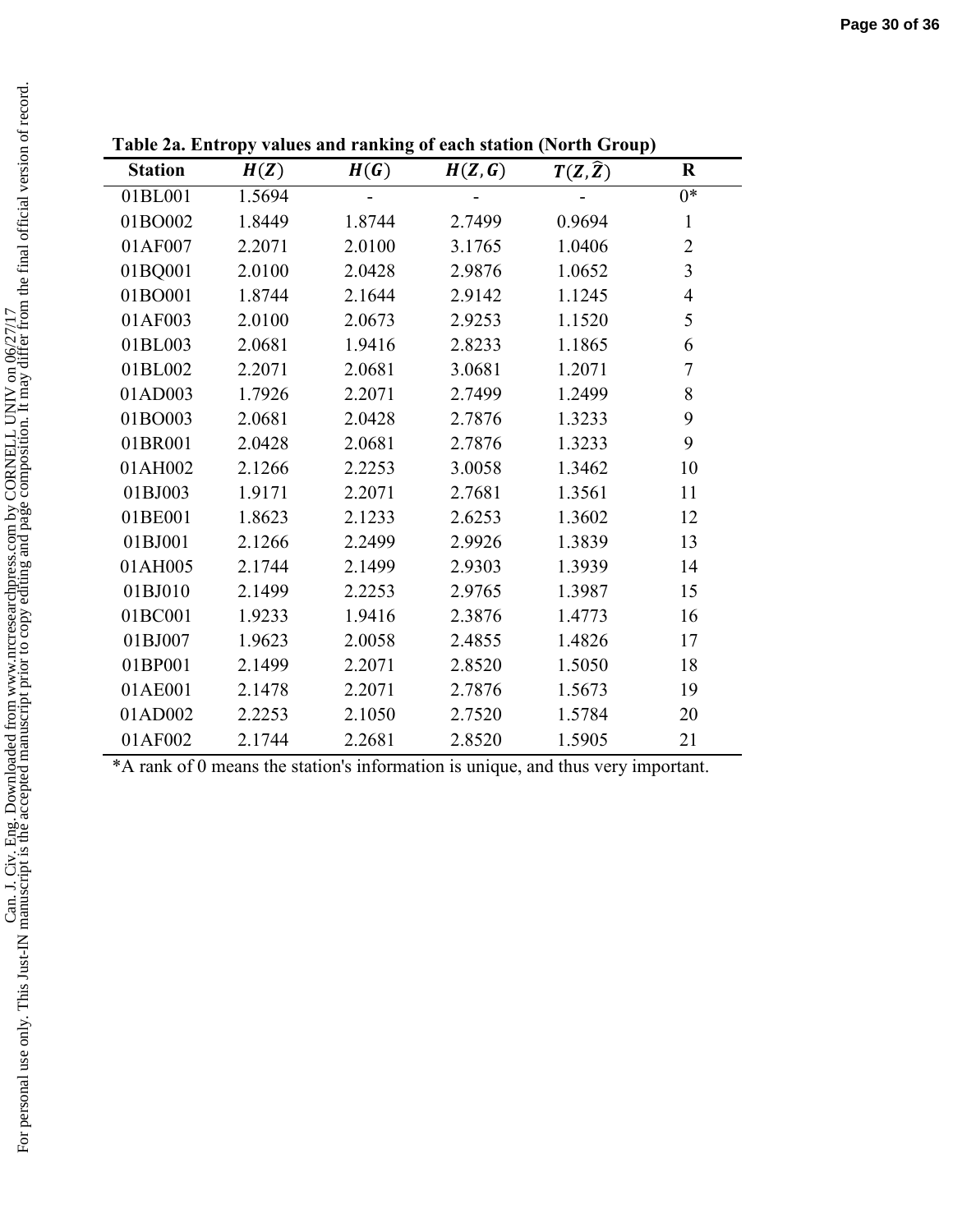| <b>Stations</b> | H(Z)   | H(G)   | H(Z, G) | $T(Z,\widehat{Z})$ | $\mathbf R$      |
|-----------------|--------|--------|---------|--------------------|------------------|
| 01AK001         | 2.1449 |        |         |                    | $0*$             |
| 01AP002         | 2.1449 |        |         |                    | $\boldsymbol{0}$ |
| 01AG003         | 1.8253 | 1.9876 | 2.9876  | 0.8253             | $\mathbf{1}$     |
| 01AL004         | 2.1121 | 2.0855 | 3.1142  | 1.0834             | $\overline{2}$   |
| 01AR005         | 1.9050 | 2.2071 | 3.0058  | 1.1063             | $\overline{3}$   |
| 01AM001         | 1.6989 | 2.0694 | 2.6549  | 1.1134             | $\overline{4}$   |
| 01AR011         | 2.1744 | 1.9623 | 3.0142  | 1.1224             | 5                |
| 01AR004         | 1.9623 | 2.1744 | 3.0142  | 1.1224             | 6                |
| 01AG002         | 2.2253 | 2.1478 | 3.1681  | 1.2050             | $\overline{7}$   |
| 01BU002         | 2.2071 | 2.1499 | 3.1142  | 1.2427             | 8                |
| 01AR006         | 2.0428 | 2.1499 | 2.9303  | 1.2623             | 9                |
| 01BV006         | 2.0428 | 2.0855 | 2.8499  | 1.2784             | 10               |
| 01BU003         | 2.0673 | 2.1449 | 2.8926  | 1.3196             | 11               |
| 01BS001         | 2.1121 | 2.2499 | 3.0303  | 1.3316             | 12               |
| 01AL002         | 1.8253 | 2.0100 | 2.4926  | 1.3428             | 13               |
| 01AK005         | 1.9303 | 1.9303 | 2.5071  | 1.3536             | 14               |
| 01AP004         | 1.8478 | 2.1926 | 2.6765  | 1.3639             | 15               |
| 01AK007         | 2.1926 | 2.1644 | 2.9303  | 1.4266             | 16               |
| 01AQ002         | 2.0681 | 2.0694 | 2.6926  | 1.4449             | 17               |
| 01AP006         | 2.2171 | 2.0549 | 2.8171  | 1.4549             | 18               |
| 01AJ004         | 2.0303 | 2.0058 | 2.4694  | 1.5668             | 19               |
| 01AN001         | 2.1926 | 2.1050 | 2.7253  | 1.5723             | 20               |
| 01AJ003         | 1.9876 | 2.0794 | 2.4926  | 1.5744             | 21               |
| 01AK008         | 2.1499 | 2.1303 | 2.7058  | 1.5744             | 22               |
| 01AL003         | 2.0694 | 2.1499 | 2.5897  | 1.6295             | 23               |
| 01AJ010         | 2.2071 | 2.2071 | 2.5765  | 1.8377             | 25               |
| 01AJ011         | 2.1644 | 2.2499 | 2.6499  | 1.7644             | 24               |
| 01AQ001         | 2.1171 | 2.1499 | 2.4142  | 1.8527             | 26               |
| 01AN002         | 2.2071 | 2.2253 | 2.5338  | 1.8987             | 27               |
| 01AK006         | 2.1233 | 2.0681 | 2.2855  | 1.9058             | 28               |

**Table 2b. Entropy values and ranking of each station (South Group).** 

\*A rank of 0 means the station's information is unique, and thus very important.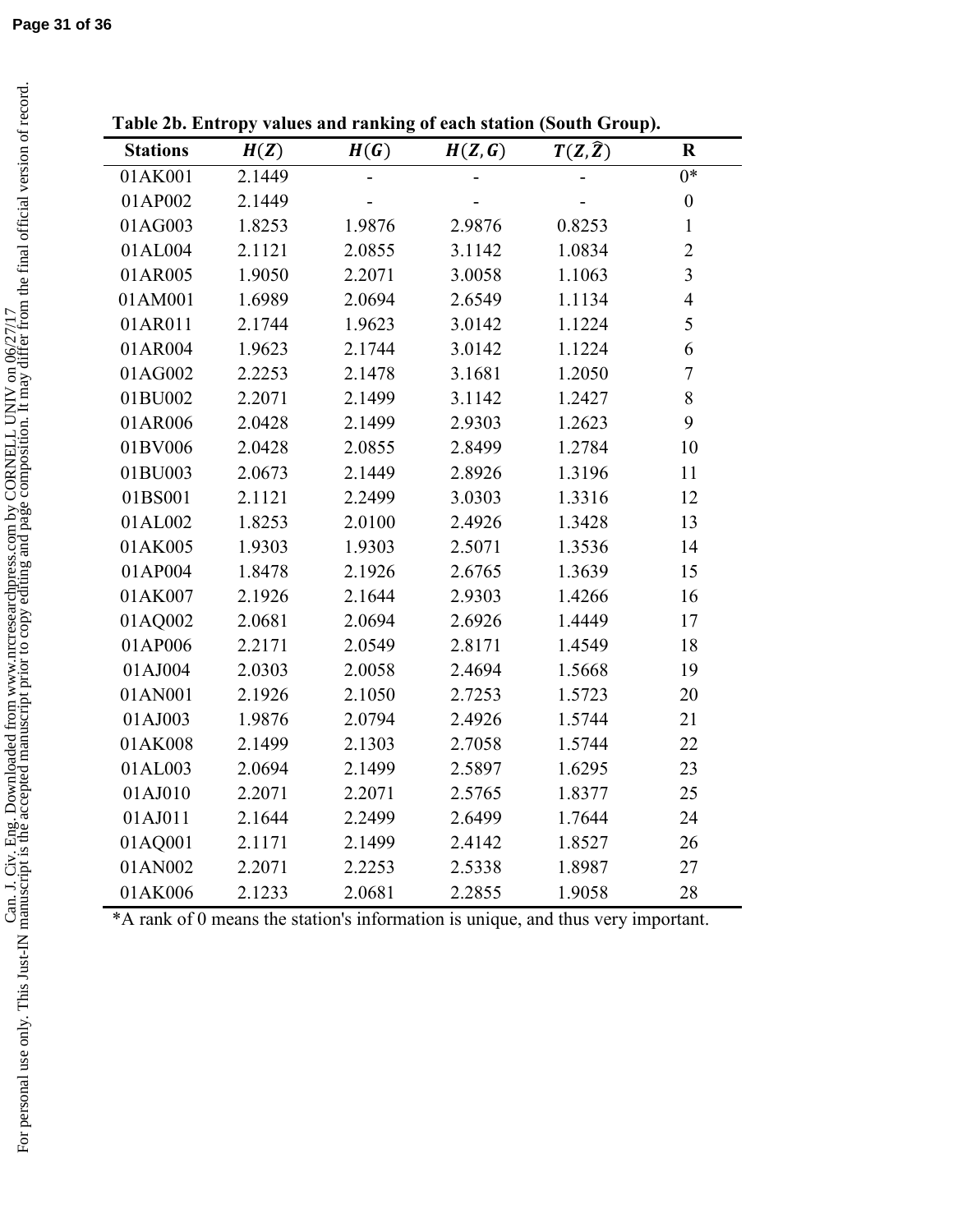| NG1 (Rank) |          | NG <sub>2</sub> (Rank) |      | NG3 (Rank) |      | <b>SG1 (Rank)</b> |      | SG <sub>2</sub> (Rank) |      | SG3 (Rank) |      |
|------------|----------|------------------------|------|------------|------|-------------------|------|------------------------|------|------------|------|
| 01AF007    | (2)      | 01BO002                | (1)  | 01BL001    | (0)  | 01AK001           | (0)  | 01AR011                | (5)  | 01AN002    | (27) |
| 01BQ001    | (3)      | 01AF003                | (5)  | 01BR001    | (9)  | 01AP002           | (0)  | 01AG002                | (7)  |            |      |
| 01BO001    | (4)      | 01BL003                | (6)  | 01AH005    | (14) | 01AG003           | (1)  | 01BU002                | (8)  |            |      |
| 01AD003    | (8)      | 01BL002                | (7)  |            |      | 01AL004           | (2)  | 01AK005                | (14) |            |      |
| 01AH002    | (10)     | 01BO003                | (9)  |            |      | 01AR005           | (3)  | 01AJ004                | (19) |            |      |
| 01BJ003    | (11)     | 01BE001                | (12) |            |      | 01AM001           | (4)  | 01AK008                | (22) |            |      |
| 01BC001    | (16)     | 01BJ001                | (13) |            |      | 01AR004           | (6)  | 01AJ011                | (24) |            |      |
| 01BJ007    | (17)     | 01BJ010                | (15) |            |      | 01AR006           | (9)  |                        |      |            |      |
| 01BP001    | (18)     |                        |      |            |      | 01BV006           | (10) |                        |      |            |      |
| 01AE001    | (19)     |                        |      |            |      | 01BU003           | (11) |                        |      |            |      |
| 01AD002    | (20)     |                        |      |            |      | 01BS001           | (12) |                        |      |            |      |
| 01AF002    | (21)     |                        |      |            |      | 01AL002           | (13) |                        |      |            |      |
|            |          |                        |      |            |      | 01AP004           | (15) |                        |      |            |      |
|            |          |                        |      |            |      | 01AK007           | (16) |                        |      |            |      |
|            |          |                        |      |            |      | 01AQ002           | (17) |                        |      |            |      |
|            |          |                        |      |            |      | 01AP006           | (18) |                        |      |            |      |
|            |          |                        |      |            |      | 01AN001           | (20) |                        |      |            |      |
|            |          |                        |      |            |      | 01AJ003           | (21) |                        |      |            |      |
|            |          |                        |      |            |      | 01AL003           | (23) |                        |      |            |      |
|            |          |                        |      |            |      | 01AJ010           | (25) |                        |      |            |      |
|            |          |                        |      |            |      | 01AQ001           | (26) |                        |      |            |      |
|            |          |                        |      |            |      | 01AK006           | (28) |                        |      |            |      |
| 01AF010    | $(UR)^*$ | 01BK003                | (UR) | 01AF009    | (UR) | 01BU004           | (UR) |                        |      | 01AR008    | (UR) |
| 01BJ012    | (UR)     | 01BK004                | (UR) | 01BJ004    | (UR) | 01BU009           | (UR) |                        |      |            |      |
| 01B0P2     | (UR)     |                        |      |            |      | 01BV004           | (UR) |                        |      |            |      |
|            |          |                        |      |            |      | 01BV005           | (UR) |                        |      |            |      |

**Table 3. Entropy values and ranking of each station per subgroup** 

\***UR** indicates that the station was excluded from the entropy analysis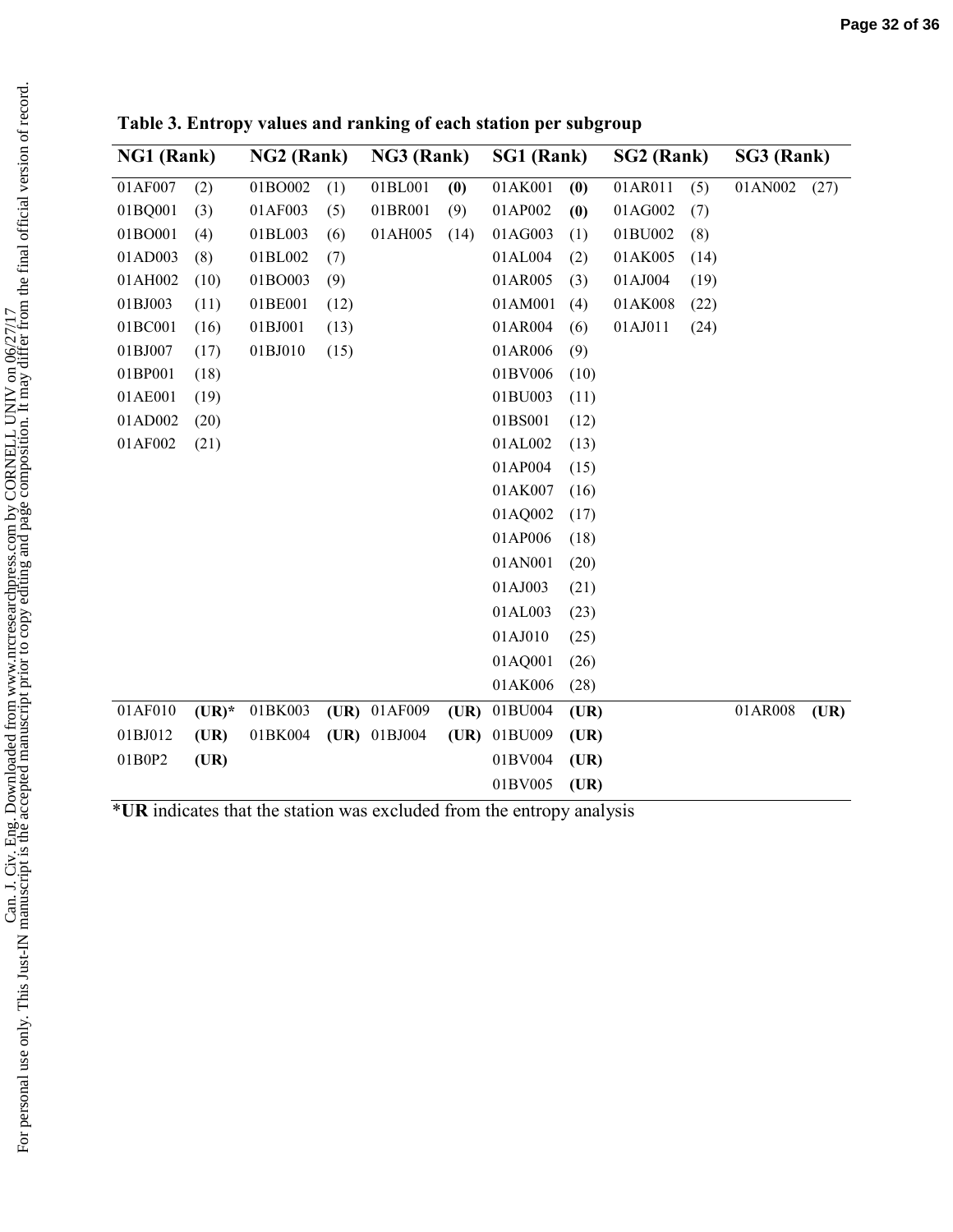| Page 33 of 36 |  |  |
|---------------|--|--|
|               |  |  |

**Station N° Station Name Active Record length (years) Area (Km<sup>2</sup> ) Drainage Mean Annual**  Flow  $(m^3/s)$ 01AD004 SAINT JOHN RIVER AT EDMONSTON Yes 46 15500 200.41 01AF009 IROQUOIS RIVER AT MOULIN MORNEAULT Yes 21 182 4.09 01AF010 GREEN RIVER AT DEUXIEME SAULT No 16 1030 28.65 01AR008 BOCABEC RIVER ABOVE TIDE No 14 43 1.10 01BJ004 EEL RIVER NEAR EEL RIVER CROSSING No 17 88.6 2.08 01BJ012 EEL RIVER NEAR DUNDEE Yes 29 43.2 0.94 01BK003 NEPISIGUIT RIVER AT NEPISIGUIT FALLS No 31 1840 33.92 01BK004 NEPISIGUIT RIVER NEAR PABINEAU FALLS No 18 2090 45.09 01BP002 CATAMARAN BROOK AT REPAP ROAD BRIDGE Yes 24 28.7 0.64 01BU004 PALMERS CREEK NEAR DORCHESTER No 20 34.2 0.92 01BU009 HOLMES BROOK SITE NO.9 NEAR PETITCODIAC Yes 17 6.2 0.12 01BV004 BLACK RIVER AT GARNET SETTLEMENT Yes 52 40.4 1.32 01BV005 RATCLIFFE BROOK BELOW OTTER LAKE No 12 29.3 0.99 01BV007 UPPER SALMON RIVER AT ALMA No 13 181 7.28

|  |  | Table 4. Stations excluded from the Entropy analysis |  |  |  |  |
|--|--|------------------------------------------------------|--|--|--|--|
|--|--|------------------------------------------------------|--|--|--|--|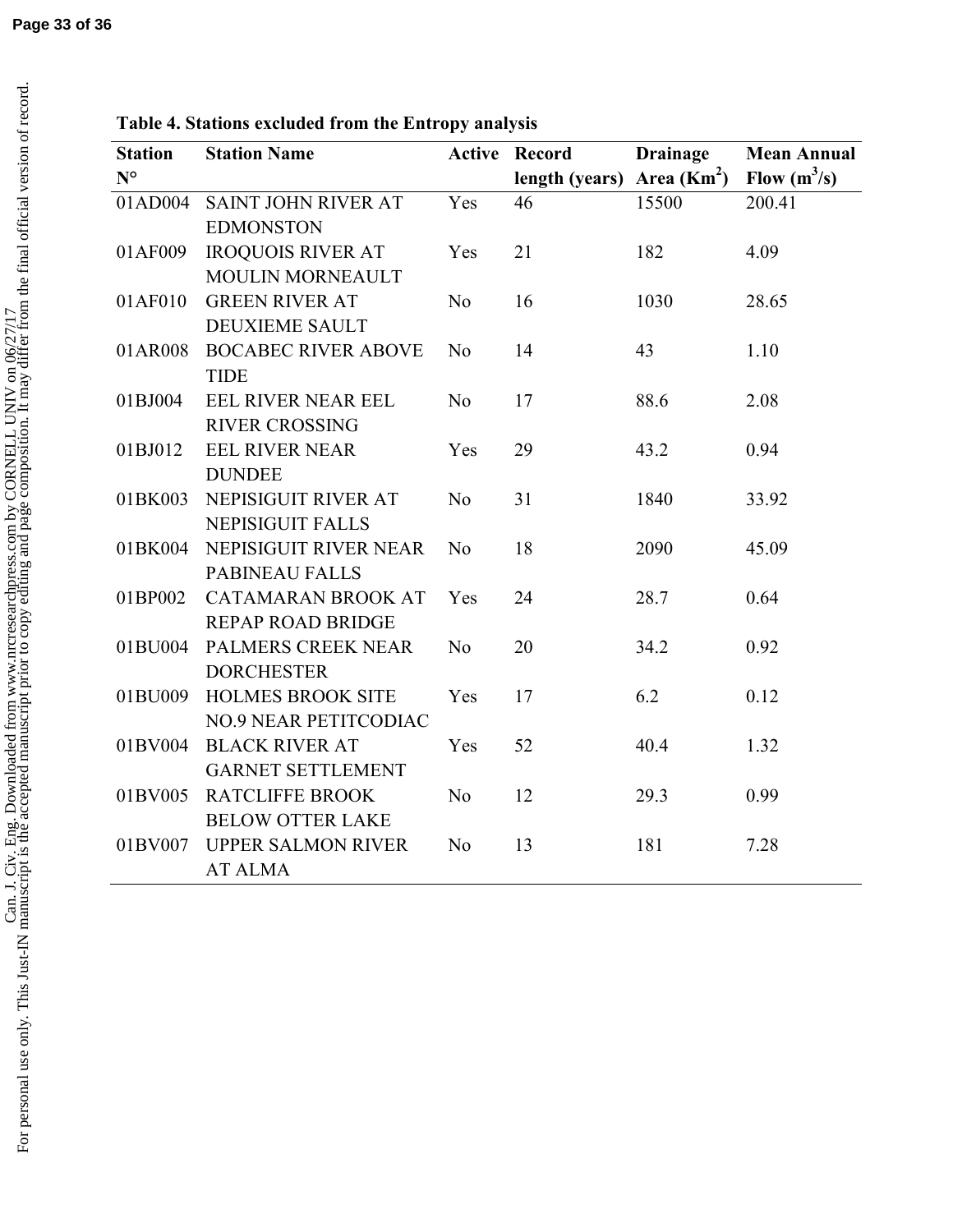For personal use only. This Just-IN manuscript is the accepted manuscript prior to copy editing and page composition. It may differ from the final official version of record.<br>For personal use only. This Just-IN manuscript For personal use only. This Just-IN manuscript is the accepted manuscript prior to copy editing and page composition. It may differ from the final official version of record.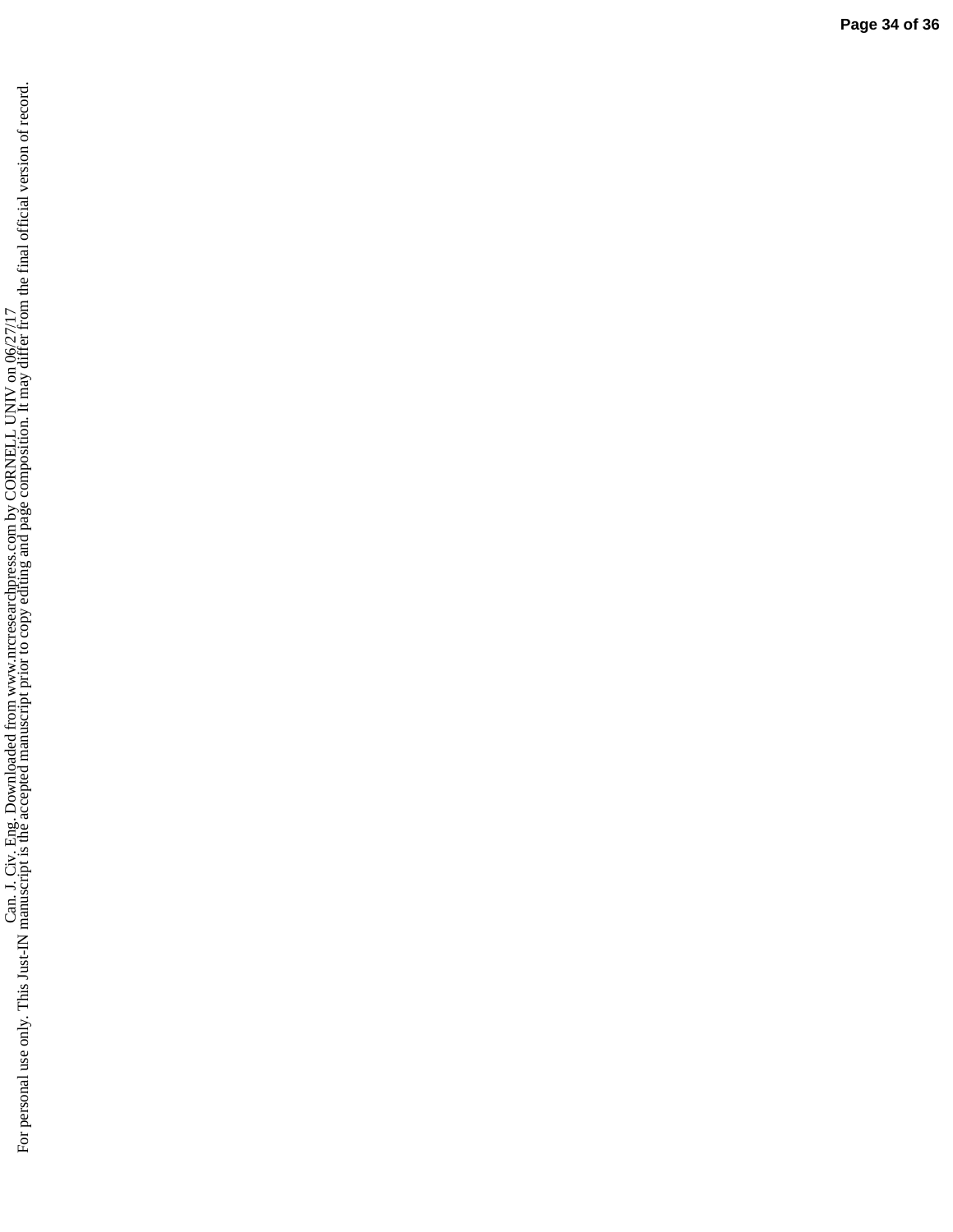For personal use only. This Just-IN manuscript is the accepted manuscript prior to copy editing and page composition. It may differ from the final official version of record.<br>For personal use only. This Just-IN manuscript For personal use only. This Just-IN manuscript is the accepted manuscript prior to copy editing and page composition. It may differ from the final official version of record.



127x236mm (96 x 96 DPI)